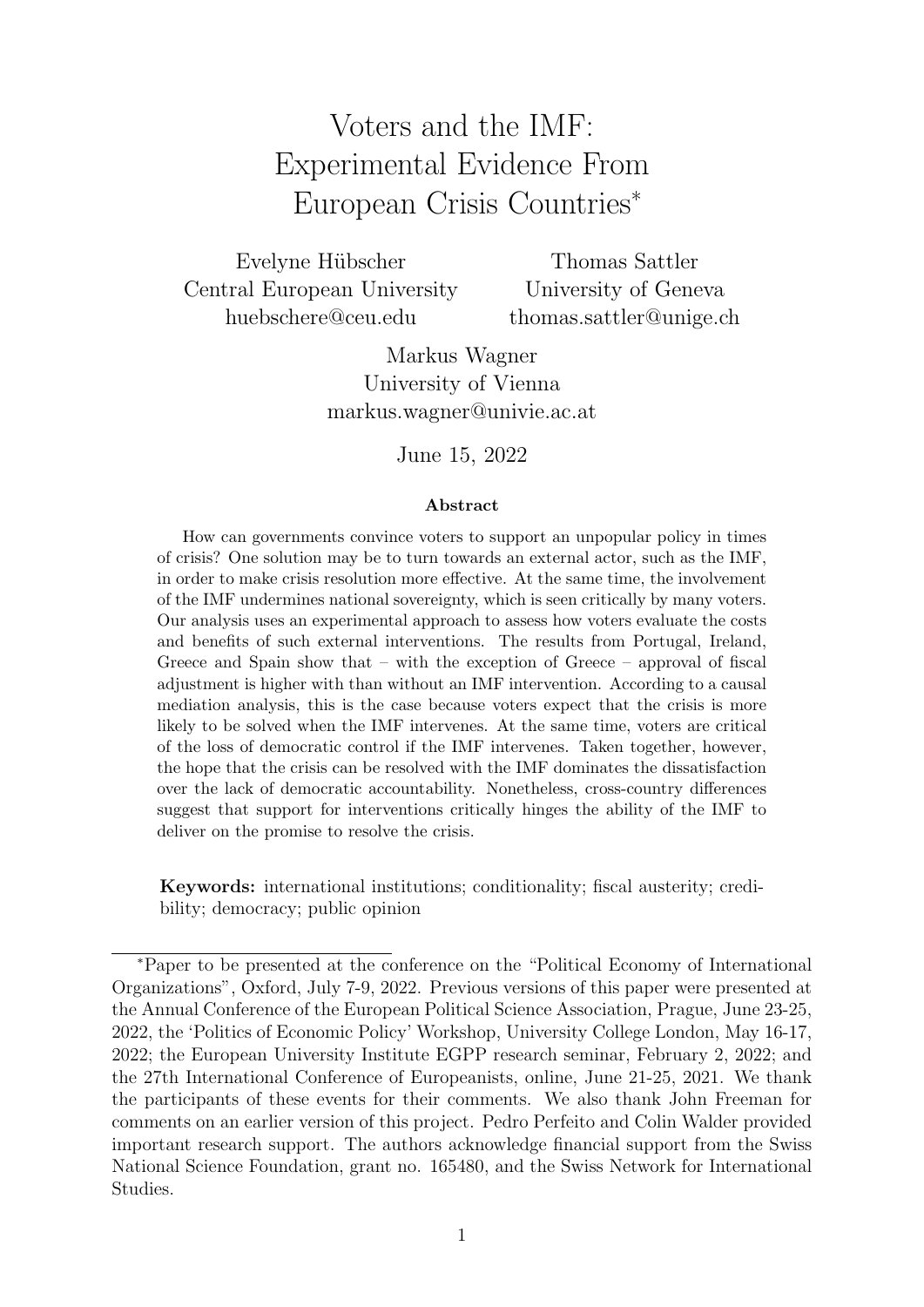### 1 Introduction

In times of crisis, governments have to make tough decisions that are unpopular among voters. During a debt crisis, for instance, the costs of borrowing money on capital markets increases massively when investors doubt that the government will be able to repay its debt in the future. This forces governments to adjust fiscal policy and to cut public spending in order to bring public expenditures in line with public revenues. Such fiscal austerity measures, however, often lead to significant political instability, including public protests and declining support for government parties [\(Genovese, Schneider and](#page-31-0) [Wassmann,](#page-31-0) [2016;](#page-31-0) Hübscher, Sattler and Wagner, [2021;](#page-31-1) [Bojar et al.,](#page-29-0) [2021\)](#page-29-0). This raises the question how governments can address this dilemma and convince voters to support unpopular reform policies, such as fiscal adjustments.

The political economy literature has pointed to external actors as a potential solution [\(Vreeland,](#page-33-0) [1999;](#page-33-0) [Smith and Vreeland,](#page-33-1) [2006\)](#page-33-1). In today's institutionalized international environment, countries in crisis can turn to international organizations, such as the IMF, to receive assistance. The involvement of such technocratic, external actors enhance the credibility of a reform policy [\(Stone,](#page-33-2) [2002;](#page-33-2) [Gray,](#page-31-2) [2013;](#page-31-2) [Alexiadou, Spaniel and Gunaydin,](#page-28-0) [2021\)](#page-28-0) and allow the government to shift the blame for unpopular policies to a third party [\(Vreeland,](#page-33-0) [1999;](#page-33-0) [Przeworski and Vreeland,](#page-32-0) [2000\)](#page-32-0). This potentially increases the political feasibility of austerity. Yet, the outsourcing of such decisions to technocrats and nonelected officials also has downsides. In particular, such processes raise concerns about loss of control to a non-elected actor and the resulting 'democratic deficit' [\(Berman,](#page-29-1) [2017;](#page-29-1) [Caramani,](#page-29-2) [2017;](#page-29-2) [Ruiz-Rufino and Alonso,](#page-33-3) [2017;](#page-33-3) [Bertsou and Caramani,](#page-29-3) [2020](#page-29-3)a). This potentially increases resistance against reform policies, which then again undermines their credibility [\(Shim,](#page-33-4) [2022\)](#page-33-4).

Our analysis examines how voters evaluate this trade-off that characterizes IMF interventions and how this translates into more or less public support for a reform policy. Although voters are central for the debate about a 'democratic deficit' associated with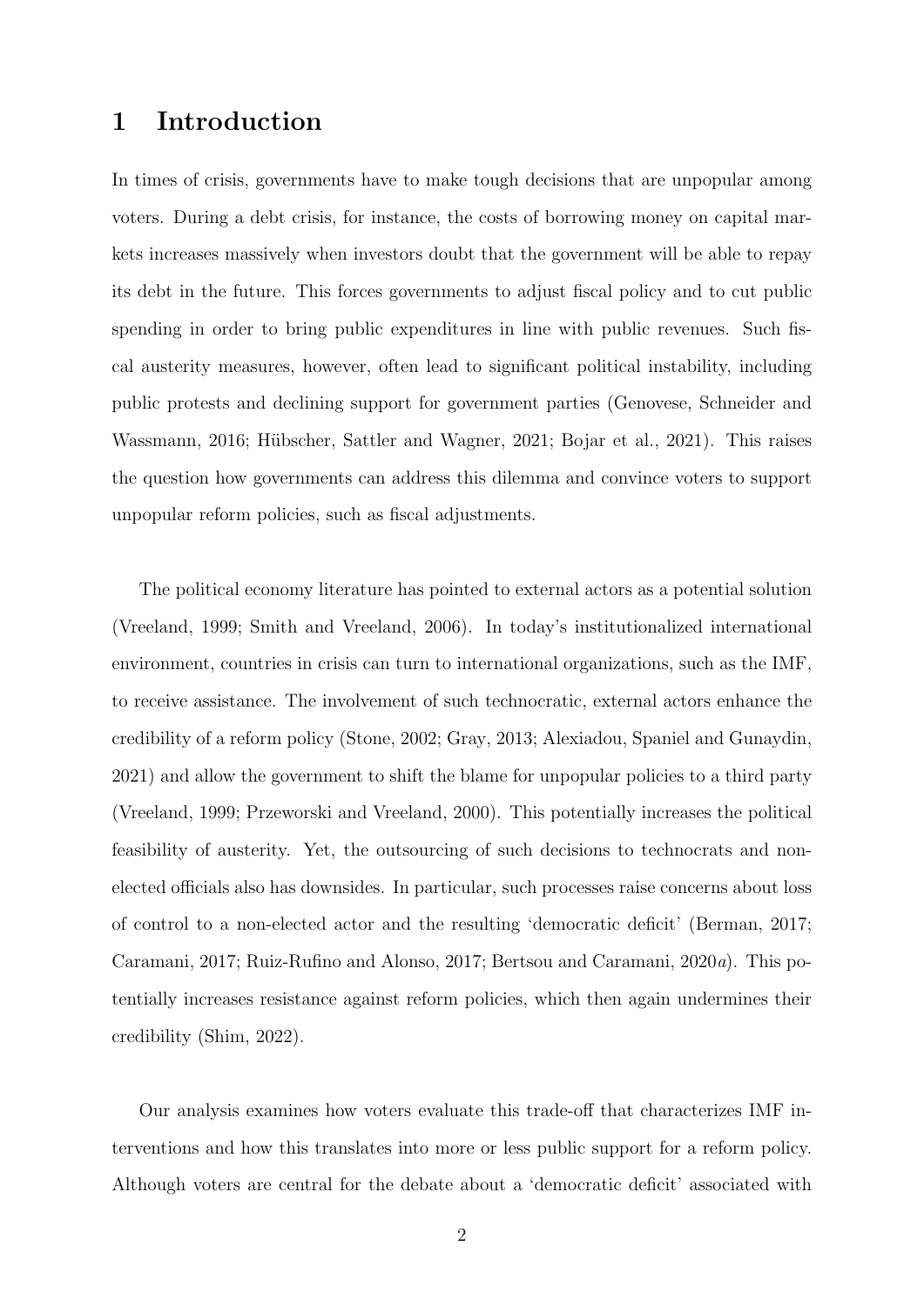IMF interventions, hardly any study directly examines the impact of IMF interventions on the mismatch between voters attitudes and the policy conditions imposed by the IMF. There is significant evidence now that IMF interventions undermine political support for governments [\(Dreher and Gassebner,](#page-31-3) [2012;](#page-31-3) [Alonso and Ruiz-Rufino,](#page-28-1) [2020;](#page-28-1) [Bojar et al.,](#page-29-0) [2021\)](#page-29-0), which supports the critique of a democratic deficit. But these studies do not explicitly examine how voters judge the countervailing costs and benefits of these interventions, which is central for how we think about the impact of the IMF on democratic societies.

A key challenge for analyses of IMF interventions, which also characterizes the observational studies mentioned above, is the difficulty to disentangle the impact of the IMF from the impact of the economic crisis that led to the intervention in the first place [\(Vreeland,](#page-33-5) [2003;](#page-33-5) [Stone,](#page-33-6) [2008;](#page-33-6) [Copelovitch,](#page-30-0) [2010](#page-30-0)a; [Chwieroth,](#page-30-1) [2015\)](#page-30-1). When governments turn to the IMF, they typically face serious economic problems and have difficulties to borrow money on capital markets. Under these constraints, governments would have had to adjust fiscal policy also without an intervention by the IMF. An analysis of the causal effect of IMF interventions on voter's evaluation of such an intervention, therefore, requires that we identify how voters would have reacted to the same policy in the same situation without the IMF. Naturally, observational data do not allow us to do this.

To address this problem, we conduct survey experiments to estimate the causal effect of IMF interventions on voter attitudes. This approach allows us to isolate the direct effect of the IMF on voters from other potential mechanisms that generally are associated with IMF interventions, e.g. the severity of the crisis or the size of fiscal adjustment. We also probe different causal mechanisms through which the IMF influences voters. This causal mediation analysis helps us to clarify how exactly voters judge the costs and benefits of IMF interventions and how different considerations countervail each other. The survey experiments were fielded in Portugal, Ireland, Greece and Spain. All countries that were at the center of the European debt crisis after 2008.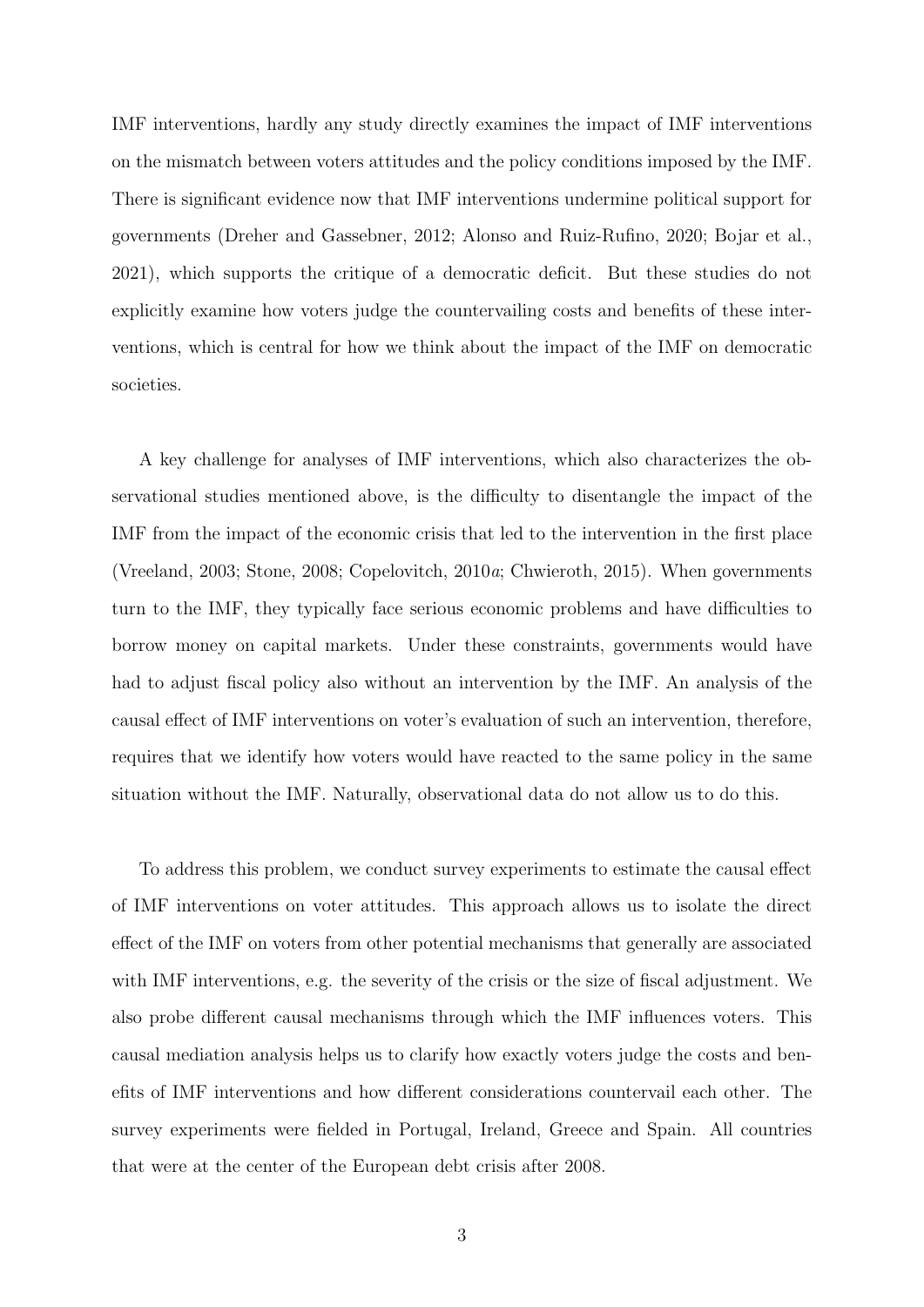Contrary to previous observational studies [\(Alonso and Ruiz-Rufino,](#page-28-1) [2020;](#page-28-1) [Bojar](#page-29-0) [et al.,](#page-29-0) [2021\)](#page-29-0), our key finding is that an IMF intervention has an overall positive effect on the level of support for an unpopular policy. This means that – with the exception of Greece – voters are more likely to support a fiscal adjustment package with than without IMF involvement. This is the impact of the IMF holding the policy, in our case the size of fiscal adjustment, constant. The main mechanism behind this result works through the IMF's impact on economic credibility. Voters expect that the crisis is more likely to be solved if the IMF intervenes, which translates into greater support for the adjustment policy. At the same time, voters are aware of the constraints that the IMF imposes on national sovereignty. This is why IMF interventions negatively influence citizens' perceptions of the government's room to maneuver, which translates into lower support for fiscal adjustment. Taken together, however, the hope that the crisis can be resolved with the IMF generally dominates the dissatisfaction over the loss of political control.

Nonetheless, this positive net effect of IMF interventions is not universal. Voters in Ireland react most positively to an IMF intervention, while voters in Greece are very skeptical. This discrepancy exists because voters in different countries have differing views of the benefits of an IMF intervention. Irish voters have a strong expectation that the presence of the IMF helps to resolve the crisis, which by far outweighs their worries about sovereignty. In contrast, Greek voters do not think that the IMF will help to end the crisis, and they still associate the intervention with a loss of democratic control. These differential assessments are consistent with the diverging experiences these countries made with external interventions during the Euro crisis. The legitimacy of IMF interventions, thus, critically hinges on the ability of the IMF to deliver on the promise that the crisis is effectively resolved.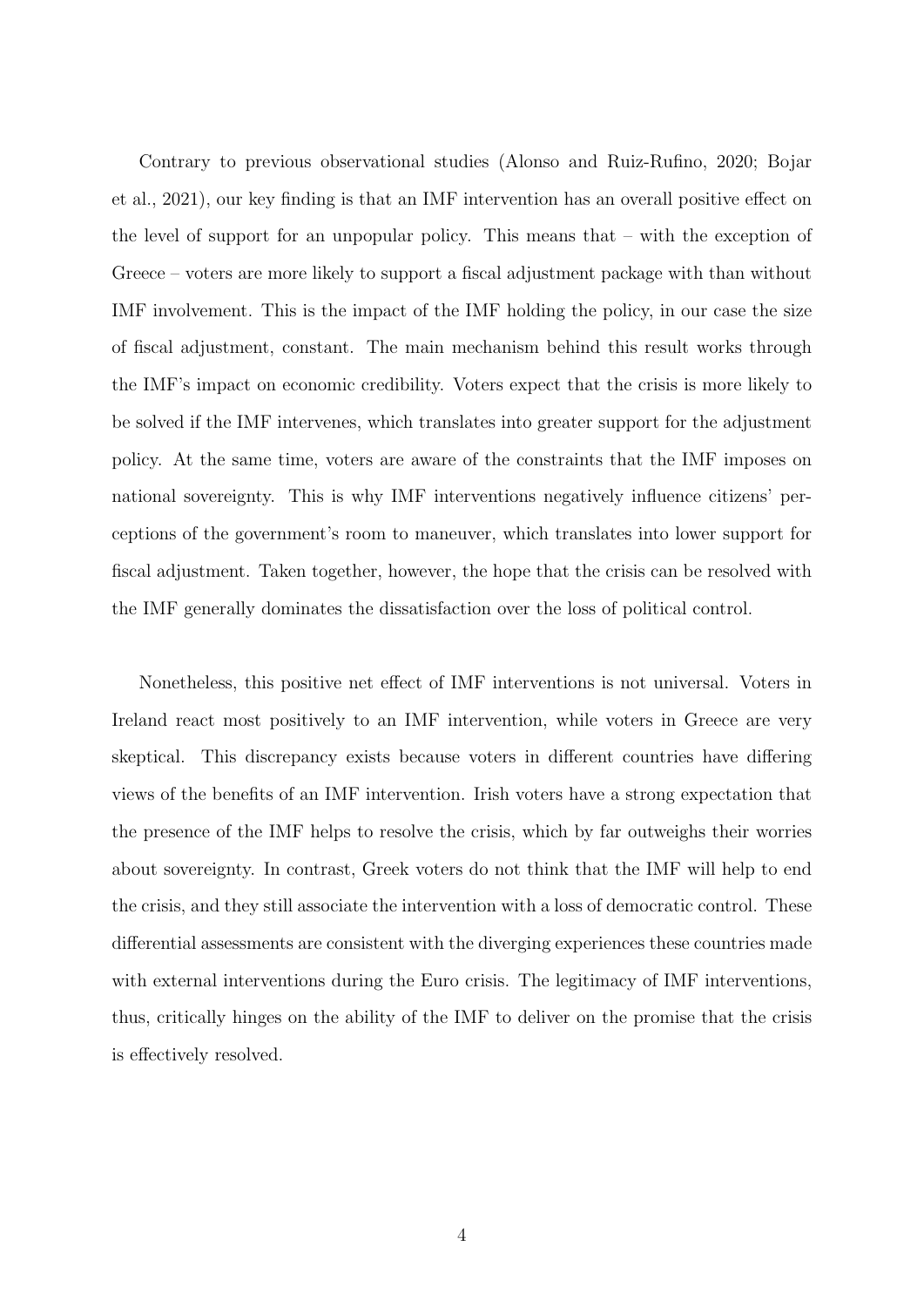### 2 A Voter Perspective on IMF Interventions

Economic reforms are often highly contested. Such reforms can cover a broad range of policy fields and include changes in labor market regulations, spending reductions on public employment, pensions, education or health care, or changes in taxation, such as corporate, income or the value added tax. These policy changes often have important costs on many voters in the short run while the benefits only materialize over a long period of time. Voters who are adversely affected by these reforms oppose them, initiate public protests and withdraw their support from government parties. This threatens government survival, which in turn incentivizes politicians to avoid the reform or to reverse these policies when the political backlash hits (Hübscher, [2016;](#page-31-4) Hübscher and Sattler, [2017\)](#page-31-5)

International financial institutions, such as the IMF, often play an important role in such reform processes. When countries face economic difficulties, for instance a sovereign debt crisis, the IMF can intervene and provide an emergency loan. Such an IMF program takes the form of a contract between the respective country and the IMF that sets out the conditions for getting the loan and the payback modalities. These modalities include a set of conditions that aim at addressing the economic problems, which the IMF sees as a cause of the crisis. The conditions can vary, e.g. by the degree of policy adjustment, the areas and timing of reform or the payback conditions (e.g., [Vreeland,](#page-33-7) [2007;](#page-33-7) [Stone,](#page-33-6) [2008;](#page-33-6) [Dreher,](#page-30-2) [2009;](#page-30-2) [Copelovitch,](#page-30-0) [2010](#page-30-0)a; [Dreher, Sturm and Vreeland,](#page-30-3) [2015\)](#page-30-3). Public spending cuts usually are among the most important conditions, but the IMF has increasingly demanded broader, structural adjustments, such as labor market flexibilization, over the past decades [\(Caraway, Rickard and Anner,](#page-30-4) [2012\)](#page-30-4). We will give more detailed examples of such programs below when discuss the history of IMF involvement in the four cases that we examine empirically.[1](#page-0-0)

<sup>&</sup>lt;sup>1</sup>The IMF was predominantly active in developing or transition economies for a long time, but the 2008 financial and subsequent sovereign debt crisis pushed a number of advanced European economies into the arms of the IMF.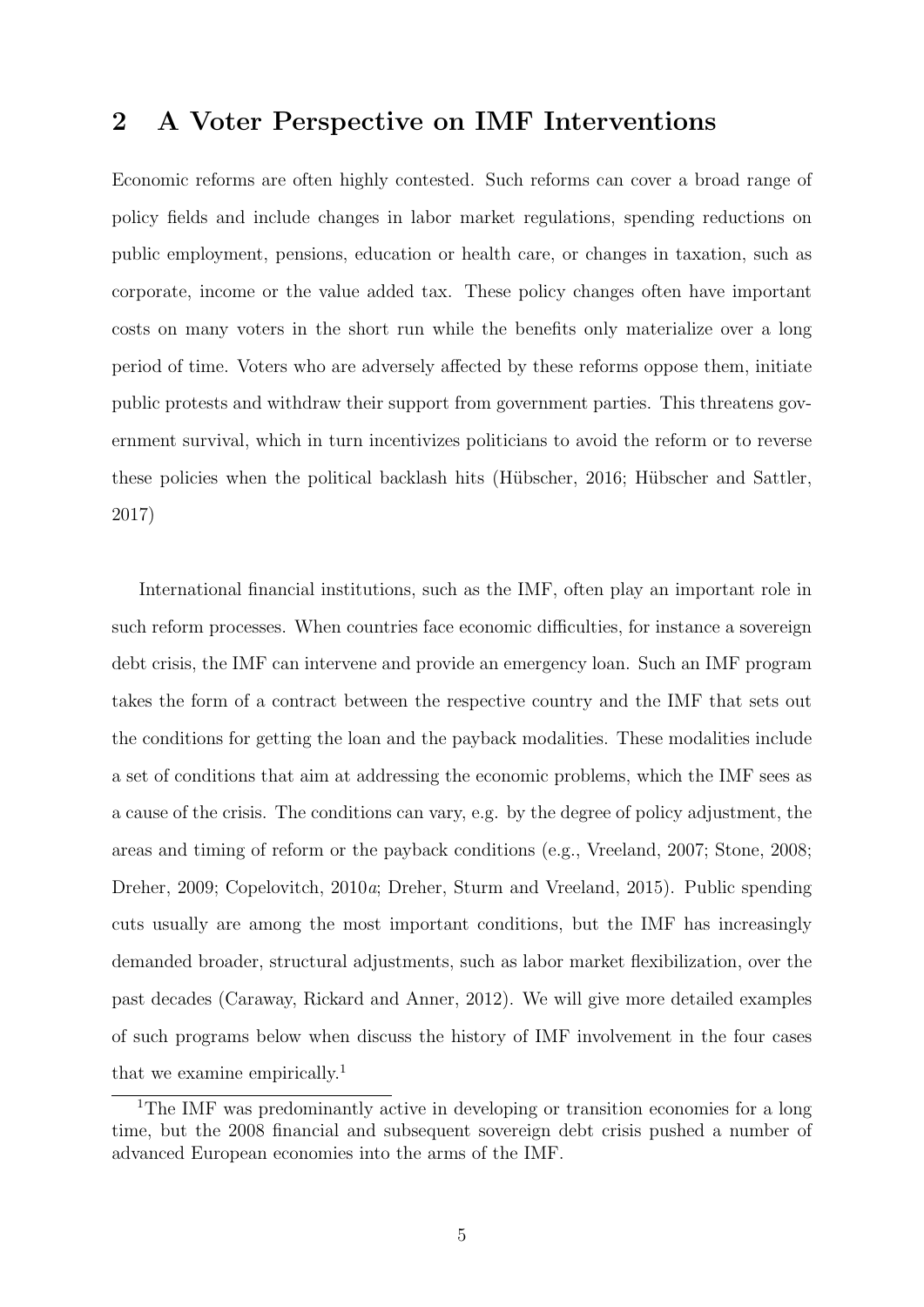The profound impact that the IMF has on domestic policymaking puts it at the center of debates about democratic legitimacy of supranational governance and the popular backlash against international cooperation and organizations (e.g., [Hooghe, Lenz](#page-31-6) [and Marks,](#page-31-6) [2019;](#page-31-6) [De Vries, Hobolt and Walter,](#page-30-5) [2021;](#page-30-5) [Voeten,](#page-33-8) [2021\)](#page-33-8). Our analysis contributes to this debate by examining how voters evaluate the costs and benefits of IMF interventions, and, relatedly, to what extent public evaluations of economic policymaking are input- or output-oriented [\(Konstantinidis, Jurado and Dinas,](#page-32-1) [2022\)](#page-32-1). Voters and their agreement or disagreement with the policies demanded by the IMF are crucial to understand the degree of democratic deficit and popular discontent that arises from international political integration. An IMF program presents voters with a trade-off between the prospect of faster economic stabilization, on the one hand, and a loss of control over economic policies, on the other hand. In the next two sections, we discuss these two countervailing mechanisms in detail.

#### 2.1 The IMF and Economic Stability

When governments turn towards the IMF, they often face a situation in which they find it difficult to borrow on international financial markets. Such a situation arises when investors doubt that the government will repay its debt in the future and hence are hesitant to lend money or demand very high interest rates to be compensated for the risk of sovereign debt default. Examples of such crises are manifold, e.g. the Latin American debt crisis of the 1980s or the European debt crisis of the past decade.

A key challenge for governments in such a situation is to convince investors that they have the political strength and willingness to implement the policy measures to restore to financial stability. These policy measures include fiscal adjustments that either increase public revenues or decrease public expenditures. Since these policies have serious, detrimental effects on politically important societal groups, it may be doubtful to investors that the government is able to adjust policy against the opposition of these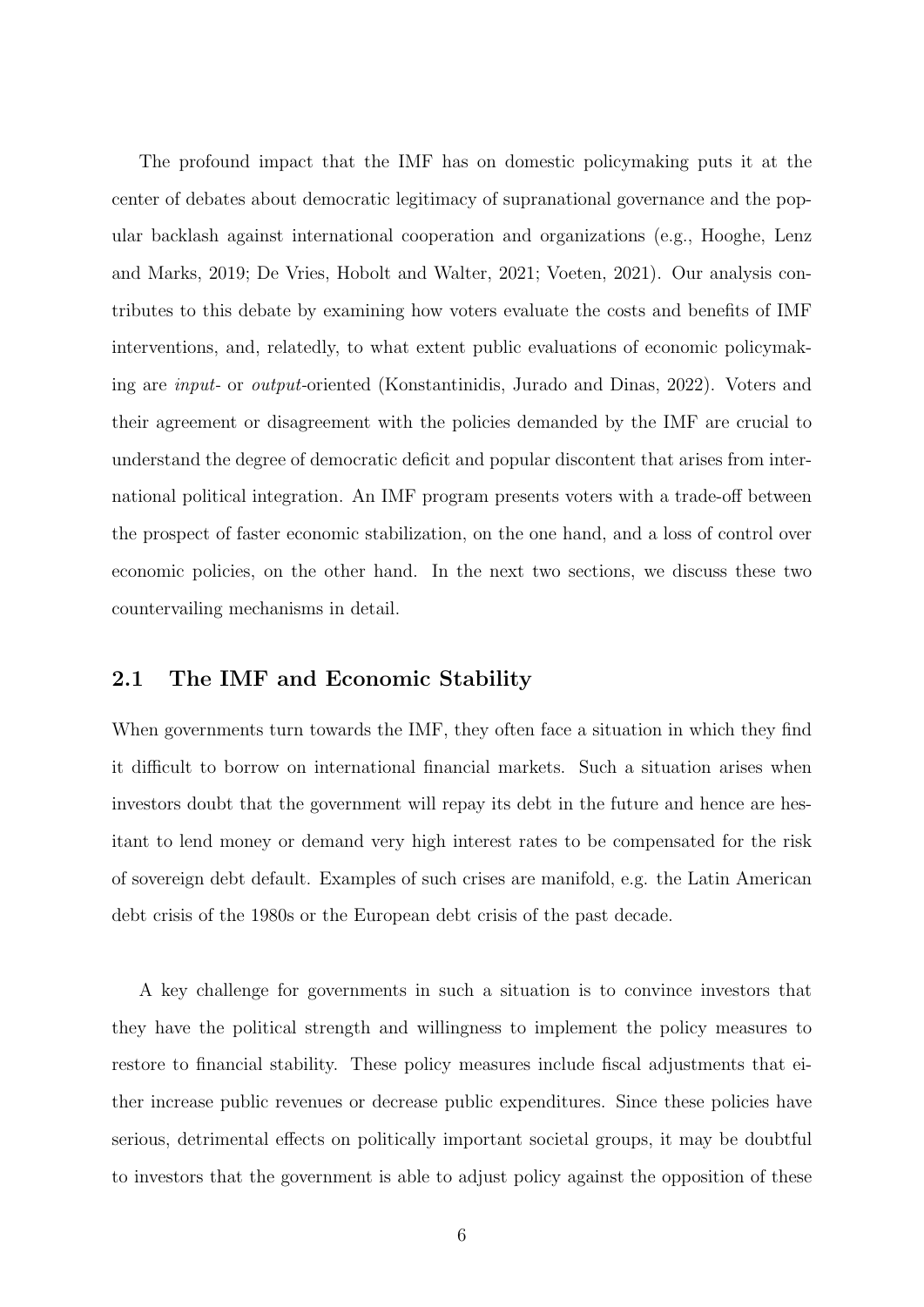groups [\(Alesina and Drazen,](#page-28-2) [1991;](#page-28-2) [Barta,](#page-28-3) [2018\)](#page-28-3). This undermines the credibility of a policy because investors understand the temptation to renege on the promise to fix the debt problem [\(Drazen and Masson,](#page-30-6) [1994\)](#page-30-6). Often, investors also lack more detailed information about the country and the government. They then judge economic credibility not based on what governments do, but based on simple heuristics, such as their views of similar countries [\(Brooks, Cunha and Mosley,](#page-29-4) [2015\)](#page-29-4). These circumstances make it very difficult, sometimes impossible, for governments to overcome the crisis on their own.

In such instances, the IMF can help to enhance the economic credibility of the government because it signals the government's commitment to economic reform [\(Fischer,](#page-31-7) [1999;](#page-31-7) [Stone,](#page-33-2) [2002\)](#page-33-2). International institutions often serve as commitment device for governments [\(Downs, Rocke and Barsoom,](#page-30-7) [1996\)](#page-30-7) and help to overcome the resistance of vested interests against economic adjustments [\(Baccini and Urpelainen,](#page-28-4) [2014\)](#page-28-4). This is also the case for the IMF. Policymakers who are in favor of reform can use the IMF as a scapegoat, which reduces the political pressure on the government and opposition against reform from veto players within the government [\(Vreeland,](#page-33-0) [1999;](#page-33-0) [Smith and Vreeland,](#page-33-1) [2006\)](#page-33-1). Governments can also borrow credibility from international institutions when investors lack more detailed information about the political and economic circumstances of a country [\(Gray,](#page-31-2) [2013\)](#page-31-2). This means that an IMF involvement can also serve as 'seal of approval' that makes a reform policy more credible even if the content of the policy does not change. More broadly, the involvement of technocratic policymakers enhance the credibility of a reform because it shows that the government is willing to incur a political cost, i.e. the loss of policy autonomy, to ensure debt repayment [\(Alexiadou and](#page-28-5) [Gunaydin,](#page-28-5) [2019;](#page-28-5) [Alexiadou, Spaniel and Gunaydin,](#page-28-0) [2021\)](#page-28-0).

In this mechanism, voters should value the stabilizing effect of the IMF. Voters have a strong interest in economic stability and are willing to accept harsh measures when they face large economic uncertainty [\(Jurado et al.,](#page-32-2) [2020\)](#page-32-2). Governments that are excluded from capital markets would have to adjust fiscal policy anyhow also without the IMF.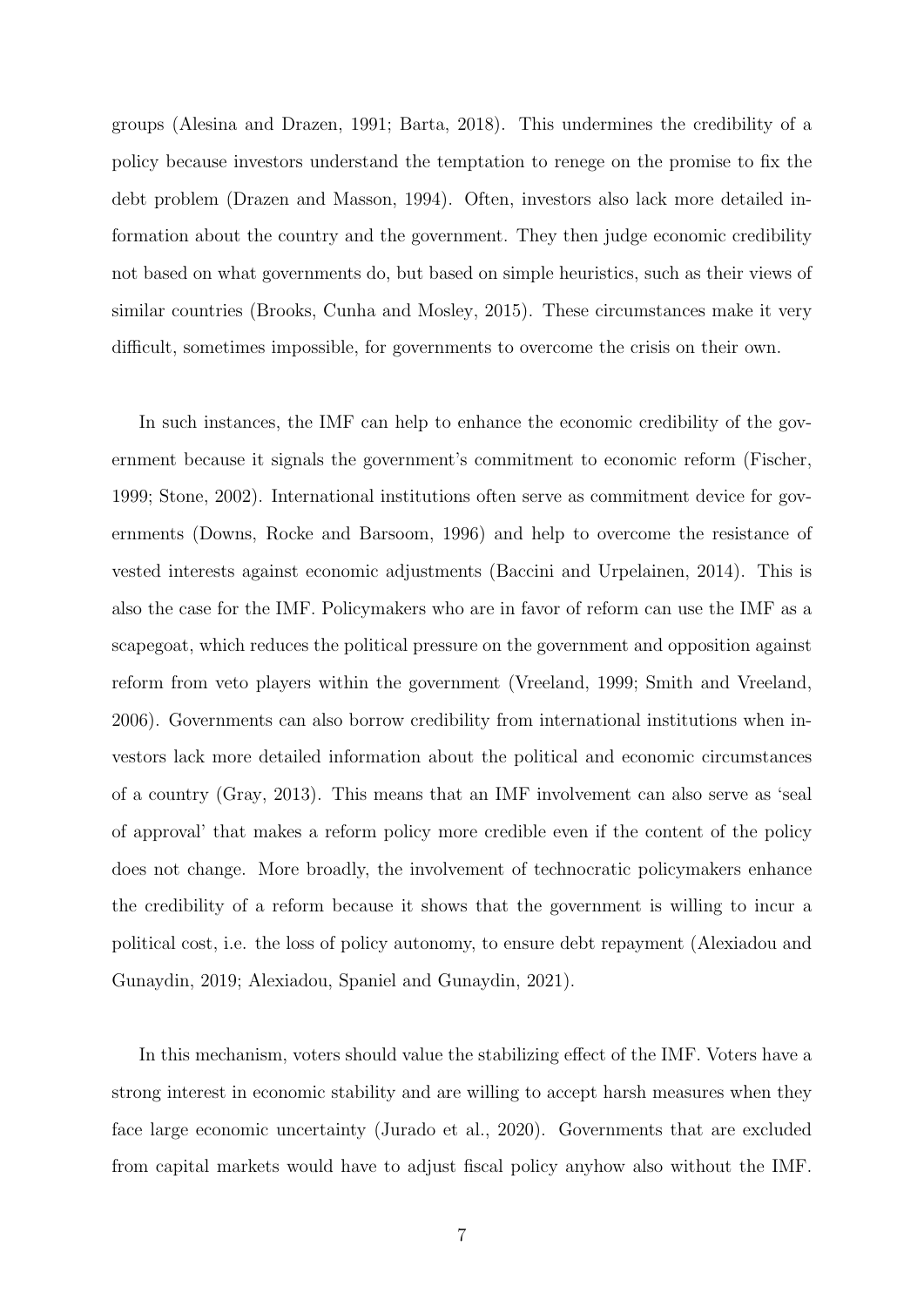Voters, on average, should be aware of this precarious situation and be supportive of measures that show a way forward and out of the crisis. Citizens, for instance, are not per se opposed to independent experts [\(Bertsou,](#page-29-5) [2021\)](#page-29-5). They often understand that the government needs to take steps in order to enhance its economic credibility and that the IMF can play an important role in this process. With the commitment on the side of the government to involve the IMF, voters then become more confident that the crisis will be resolved. From an output-oriented perspective, this should translate into greater support for harsh economic policies, such as fiscal adjustment, when the IMF intervenes.

The following hypothesis captures this mechanism:

H1 (Effectiveness Mechanism): Voters are more optimistic that fiscal adjustment measures effectively resolve the crisis when the IMF intervenes than when the IMF does not intervene.

#### 2.2 The IMF and National Sovereignty

The flip side of this mechanism are the potential negative effects that IMF interventions have on voters' perceptions of national sovereignty. As we now know, many voters have become increasingly concerned about the impact of economic and political integration on their countries [\(Norris and Inglehart,](#page-32-3) [2018;](#page-32-3) [Mansfield, Milner and Rudra,](#page-32-4) [2021;](#page-32-4) [Walter,](#page-34-0) [2021\)](#page-34-0). International institutions play an important role for these concerns. Globalization increases the need for international cooperation to address international problems, such as financial crises that threaten the stability of the international monetary system. The IMF organizes such a coordinated response, but it also simultaneously reduce policy autonomy, which potentially increases dissatisfaction among voters.

As already indicated above, fiscal adjustment programs often raise political resistance among significant parts of the electorate (Hübscher, Sattler and Wagner, [2019;](#page-31-8) [Alonso](#page-28-1) [and Ruiz-Rufino,](#page-28-1) [2020;](#page-28-1) [Bojar et al.,](#page-29-0) [2021\)](#page-29-0). Serious fiscal adjustment typically requires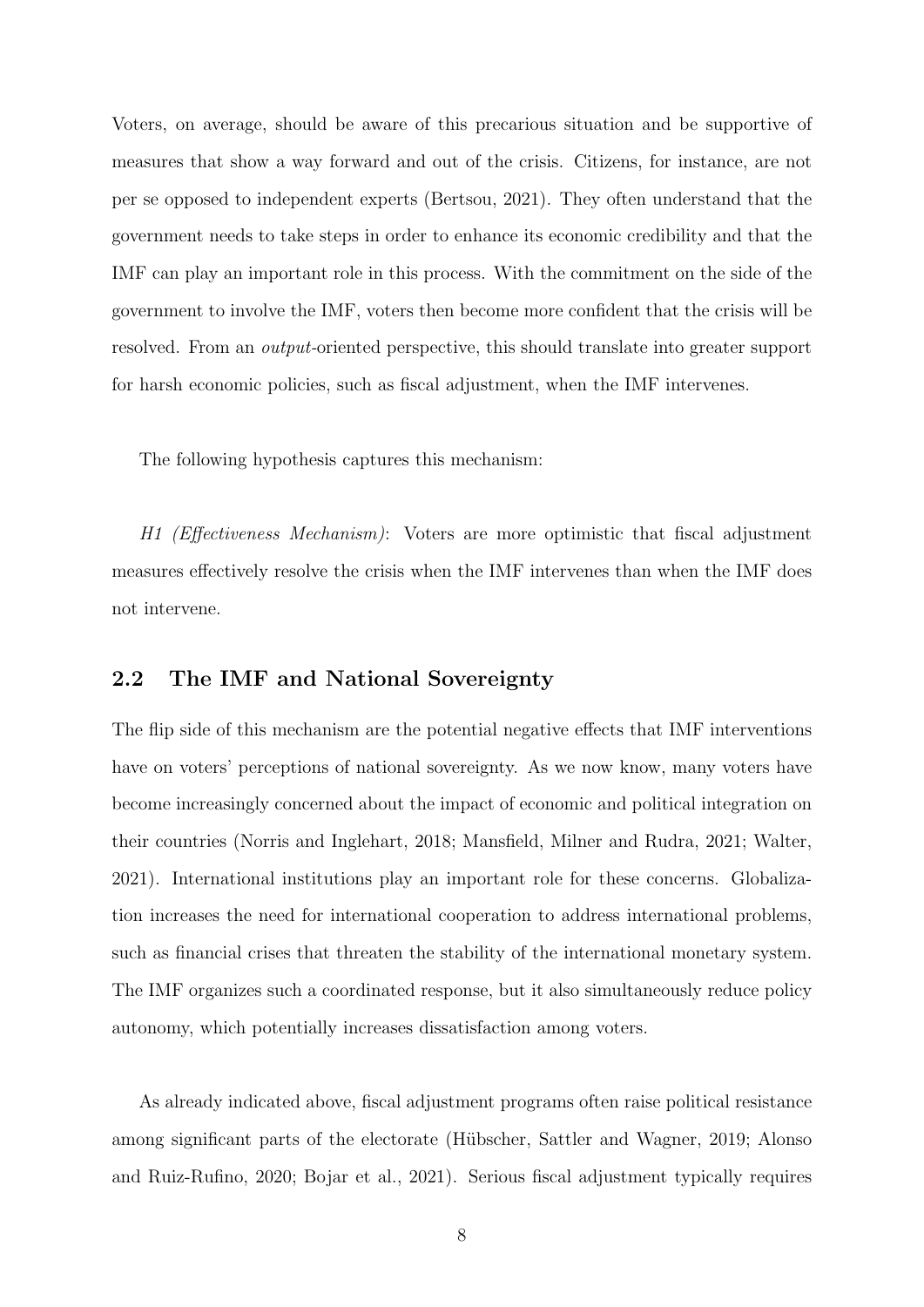significant spending cuts in major areas of the fiscal budget, such as public pensions, unemployment benefits, public employment, or health care. Cuts in most of most of these areas are unpopular among voters (Hübscher, Sattler and Wagner, [2021;](#page-31-1) [Bansak,](#page-28-6) [Bechtel and Margalit,](#page-28-6) [2021;](#page-28-6) Bremer and Bürgisser, [2022\)](#page-29-6). This does not mean that everybody objects to these policies. Many voters may regard austerity as the right choice that helps to spur economic growth and increases economic stability [\(Barnes and Hicks,](#page-28-7) [2018\)](#page-28-7). Others may also benefit from cutbacks, e.g. in the form of lower taxes. In fact, fiscal adjustments are so contested because voter attitudes over these policies diverge rather than converge.

The involvement of the IMF, and technocratic solutions more generally, may help to override the resulting political resistance against fiscal adjustment. But they can also raise concerns about the democratic legitimacy of the policy. When voters hold heterogeneous beliefs and have diverging interests, the autonomy to decide over a policy in a competitive political process is particularly important. Even voters who do not agree with economic adjustment policies, they may accept them if they are decided in a meaningful political contest. The idea of democratic politics is that a political competition over policies takes place and potentially that a balanced solution is found. Independent of the content of the actual policy that is ultimately selected, this process is a value in itself that stabilizes societies because voters are more likely to take ownership of the adjustment measures [\(Konstantinidis and Reinsberg,](#page-32-5) [2020\)](#page-32-5). Removing crucial decisions or have them 'dictated ' by an external, international actor stands in contrast to the idea of national sovereignty [\(Konstantinidis, Matakos and Mutlu-Eren,](#page-32-6) [2019\)](#page-32-6). They deprive voters of the idea that they participated in the decision process in a meaningful way [\(Berman,](#page-29-1) [2017;](#page-29-1) [Caramani,](#page-29-2) [2017;](#page-29-2) [Bertsou and Caramani,](#page-29-7) [2020](#page-29-7)b,[a](#page-29-3)).

In light of these concerns, technocratic solutions, like the IMF, can be seen as a"challenge to democratic self-government" (Sánchez-Cuenca, [2020\)](#page-33-9) This political competition over economic policies is reduced or even eliminated under technocratic government. Tech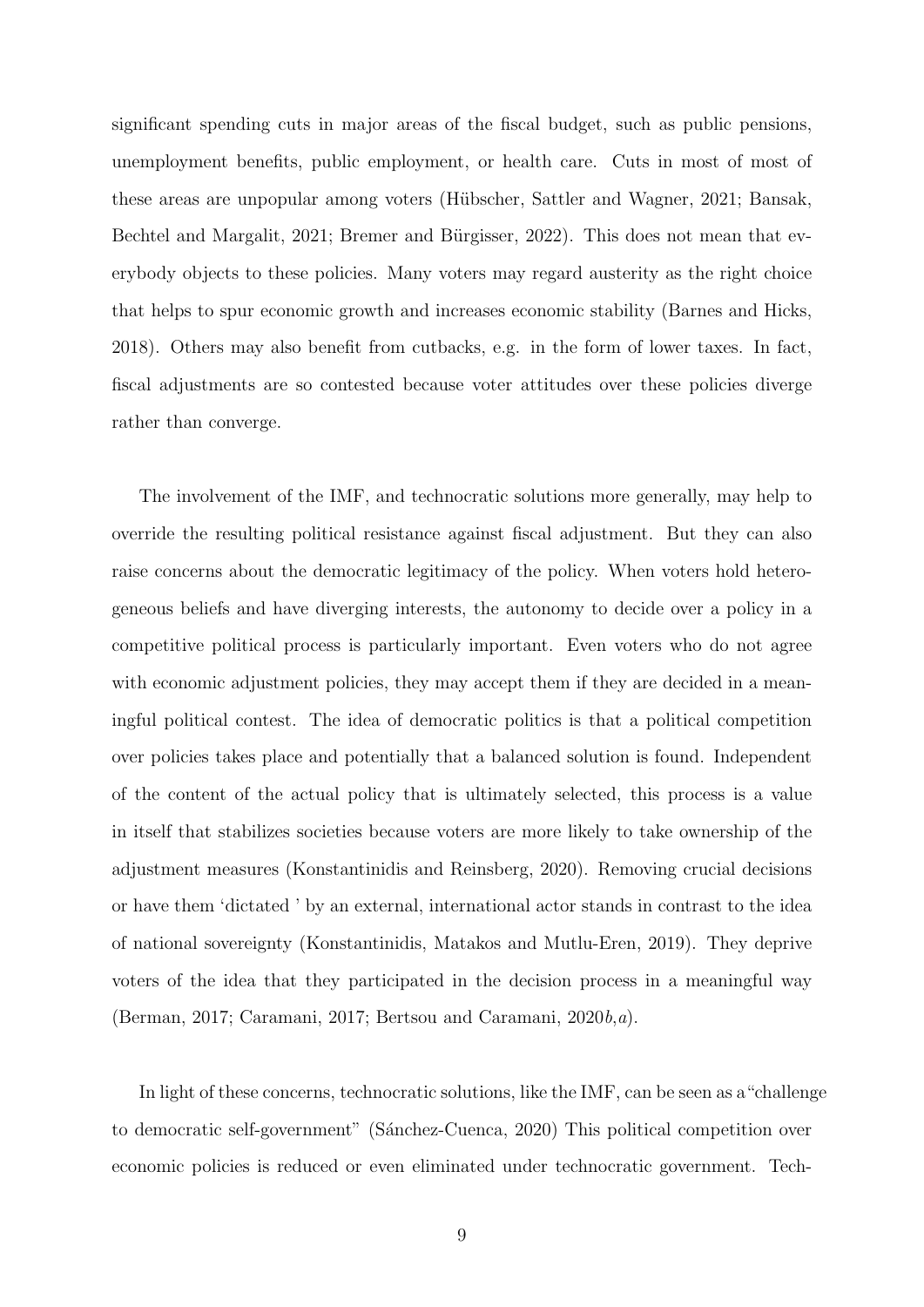nocrats "often come with a set of fixed ideas about the nature of the reforms to be adopted" [\(Alexiadou,](#page-28-8) [2020,](#page-28-8) p. 215) that are grounded in the idea that an 'optimal' policy exists, which puts in question the necessity of political debate and reconciliation. The IMF is no exception in this respect. The IMF has been characterized as a promoter of neoliberal economic ideas that has used its power to impose policies in line with this approach on the countries under an IMF program [\(Chwieroth,](#page-30-8) [2010\)](#page-30-8). As a result, voter satisfaction with democracy decreases when voters have the perception that their governments do not have a meaningful choice [\(Armingeon and Guthmann,](#page-28-9) [2014;](#page-28-9) [Ruiz-Rufino](#page-33-3) [and Alonso,](#page-33-3) [2017\)](#page-33-3). From an input-oriented perspective, an IMF intervention should have a negative effect of support for fiscal adjustment. The following hypothesis captures this mechanism.

H2 (Sovereignty Mechanism): Voters are more likely to perceive austerity as going against their will if mandated by the IMF.

## 2.3 The Effect of the IMF on Policy Approval – Country and Voter Heterogeneity

These two mechanisms point to countervailing effects that the IMF can have on voters. The overall effect of the IMF on voter approval, therefore, depends on the weight that voters attribute to each mechanism. For instance, voters How much voters weight each mechanism is ultimately an empirical question. For instance, voters can resort more to input-oriented evaluations when supranational constraints are large [\(Konstantinidis, Ju](#page-32-1)[rado and Dinas,](#page-32-1) [2022\)](#page-32-1). Yet, the loss of sovereignty under IMF programs is temporary, while the benefits of economic stabilization are meant to be more long-term. To what extent voters weight one argument more than the other, therefore, is ultimately an empirical question.

In terms of *cross-country variation*, there is less a priori reason to expect countries to differ much in terms of their emphasis on political control. While the degree of nation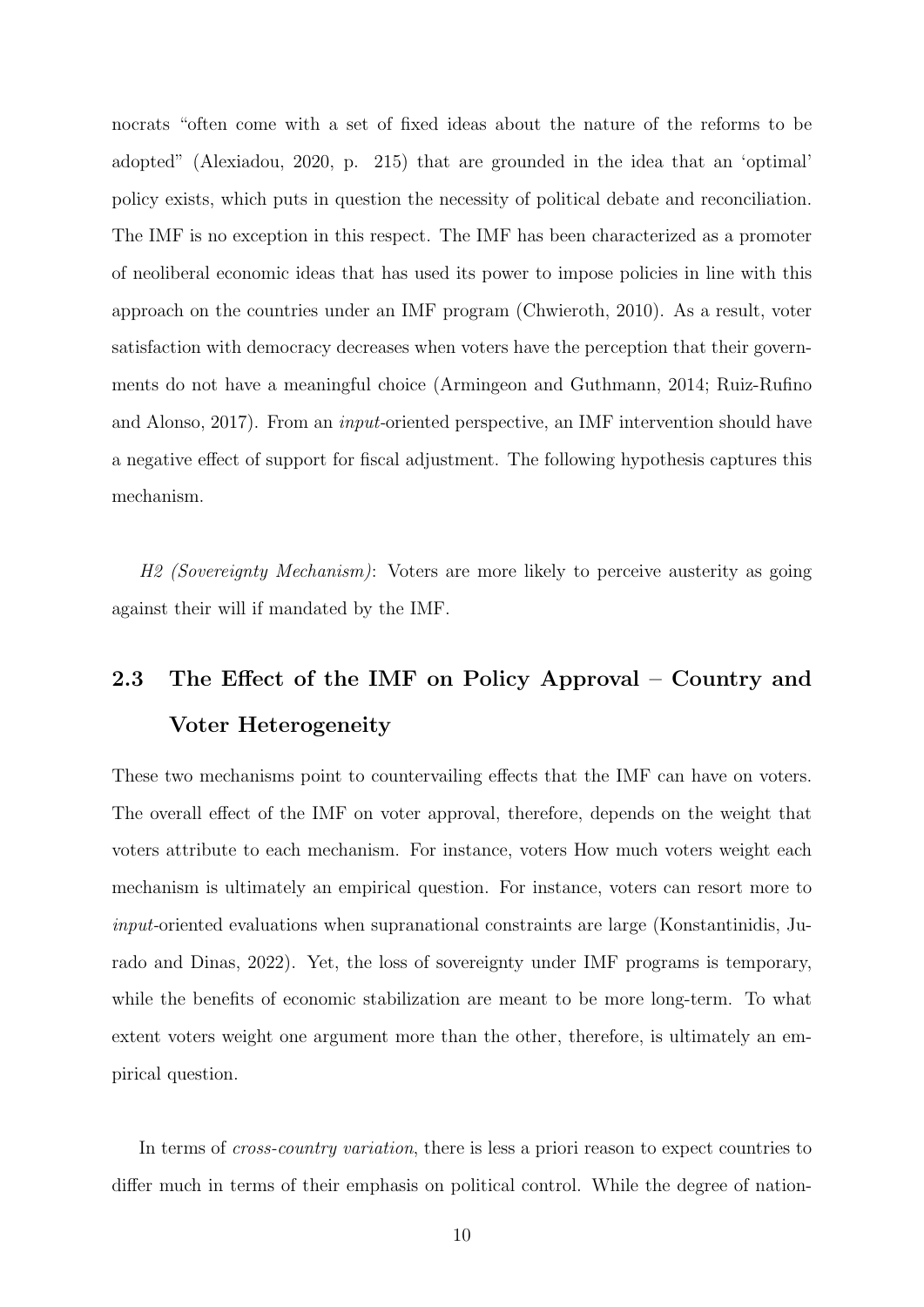alism and the emphasis on sovereignty may vary across countries, the countries included in our analysis are all longstanding members of the European Union and embedded in the supranational institutional architecture in a similar way.[2](#page-0-0) Also, all four countries are solidly grounded representative democracies.

There are, however, reasons to expect that voters in different countries, on average, have different perceptions of the benefits of an IMF intervention. The economic and social impact of IMF programs on countries can vary considerably [\(Vreeland,](#page-33-5) [2003;](#page-33-5) [Ken](#page-32-7)[tikelenis, Stubbs and King,](#page-32-7) [2016\)](#page-32-7), depending on the economic structure of the country or other factors. Particularly relevant for people's assessment of IMF interventions could be the success of previous IMF interventions. For European countries, for instance, the Euro debt crisis represented the first interaction with the IMF for decades and little prior expectations existed. However, the experiences citizens in the four countries made during the path of recovery differ greatly as we describe in section [3.2,](#page-15-0) which can influence their ex-post evaluation of the intervention and the expectations that they have about future interventions. Lastly, the existing economic structure of a country influences to what extent the economic policy solutions mandated by the IMF will help to reestablish economic growth.

Overall, this means that if voters, on average, are convinced that the IMF will effectively help to restore economic stability, they may find a temporary loss of democratic control less problematic and primarily see the benefits of such an intervention. If they doubt that the IMF will provide the right economic policy solutions, then they may primarily see the costs of an intervention in form of lower democratic accountability.

H3a: If the effectiveness mechanism dominates, voters, on average, are more likely to approve of fiscal adjustment when the IMF intervenes than when the IMF does not

<sup>2</sup>Overall, public attitudes towards international institutions has grown more negative over the past decades [\(Bearce and Scott,](#page-29-8) [2019\)](#page-29-8). This trend, however, is very similar across countries.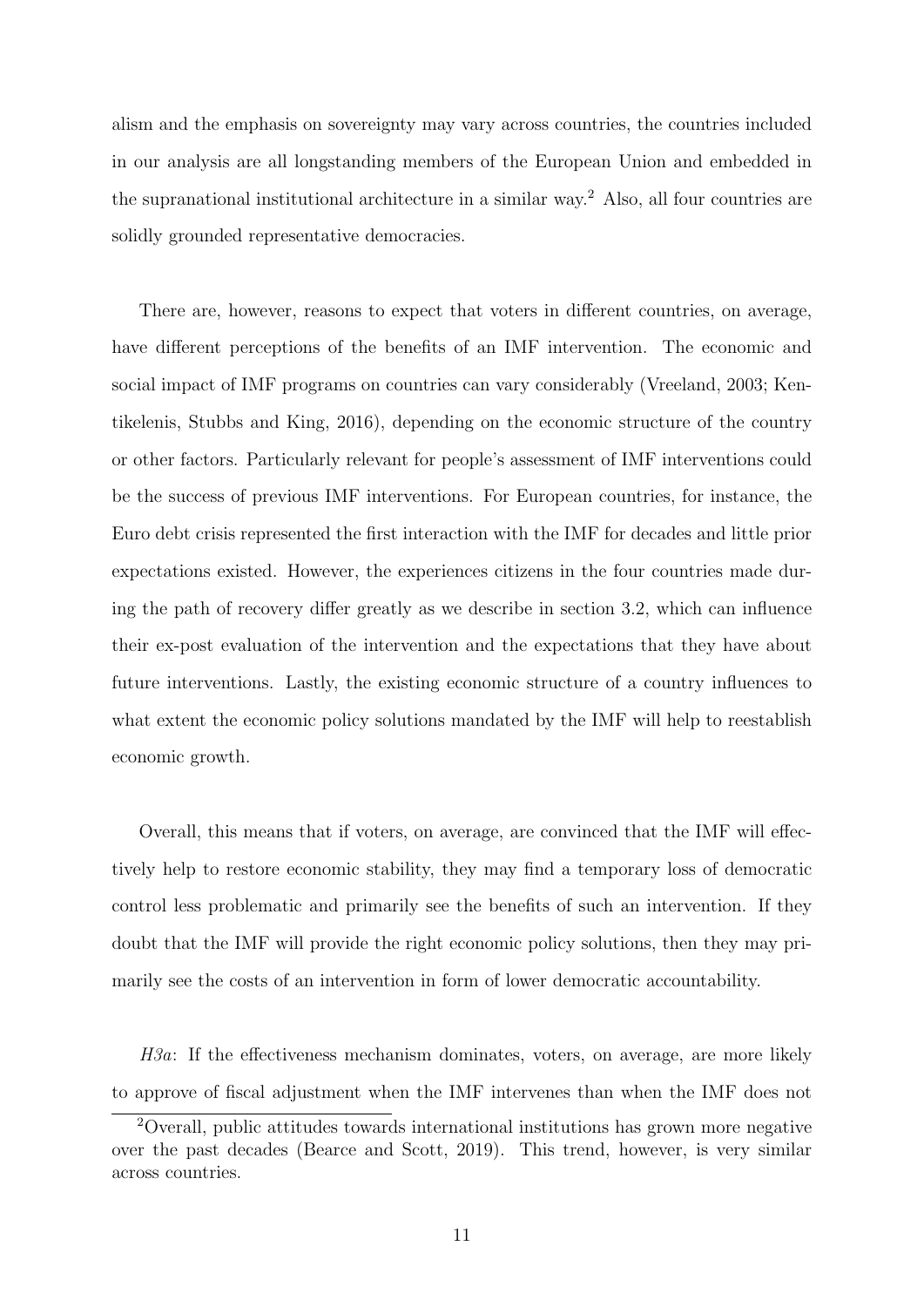intervene.

H3b: If the sovereignty mechanism dominates, voters, on average, are less likely to approve of fiscal adjustment when the IMF intervenes than when the IMF does not intervene.

Given that respondents position on the general left-right dimensions yield ambiguous predictions about the key mechanisms at stake, we propose that in terms of cross-voter heterogeneity, respondent's economic ideology is key in determining which of the two mechanisms prevail.<sup>[3](#page-0-0)</sup> While the efficiency mechanism will be dominante for individuals with a more market-oriented economic ideology, voters who identify themselves as conservative are more likely to give more weight to national sovereignty than the average respondent (see [Bearce and Scott,](#page-29-8) [2019;](#page-29-8) [Hooghe, Lenz and Marks,](#page-31-6) [2019\)](#page-31-6).

 $H_4a$ : On average, the efficiency mechanism will dominate for voters with a clear market-oriented economic ideology.

 $H_4b$ : On average, the sovereignty mechanism will dominate for votes who position themselves on the (far) right of the political spectrum.

### 3 Research Design

#### 3.1 Empirical strategy

Research on the political effects of IMF involvement faces an important challenge. To identify the causal effect of the IMF on voter attitudes and behavior, we need to compare a fiscal adjustment measure with the IMF to an identical (or similar) situation of fiscal adjustment without IMF involvement. For instance, if we compare an IMF intervention

<sup>3</sup>Respondents who are economically liberal and perceive themselves towards the right on the political spectrum should exhibit a preference for efficiency on the one hand but be sceptical about the violation of national sovereignty on the other hand.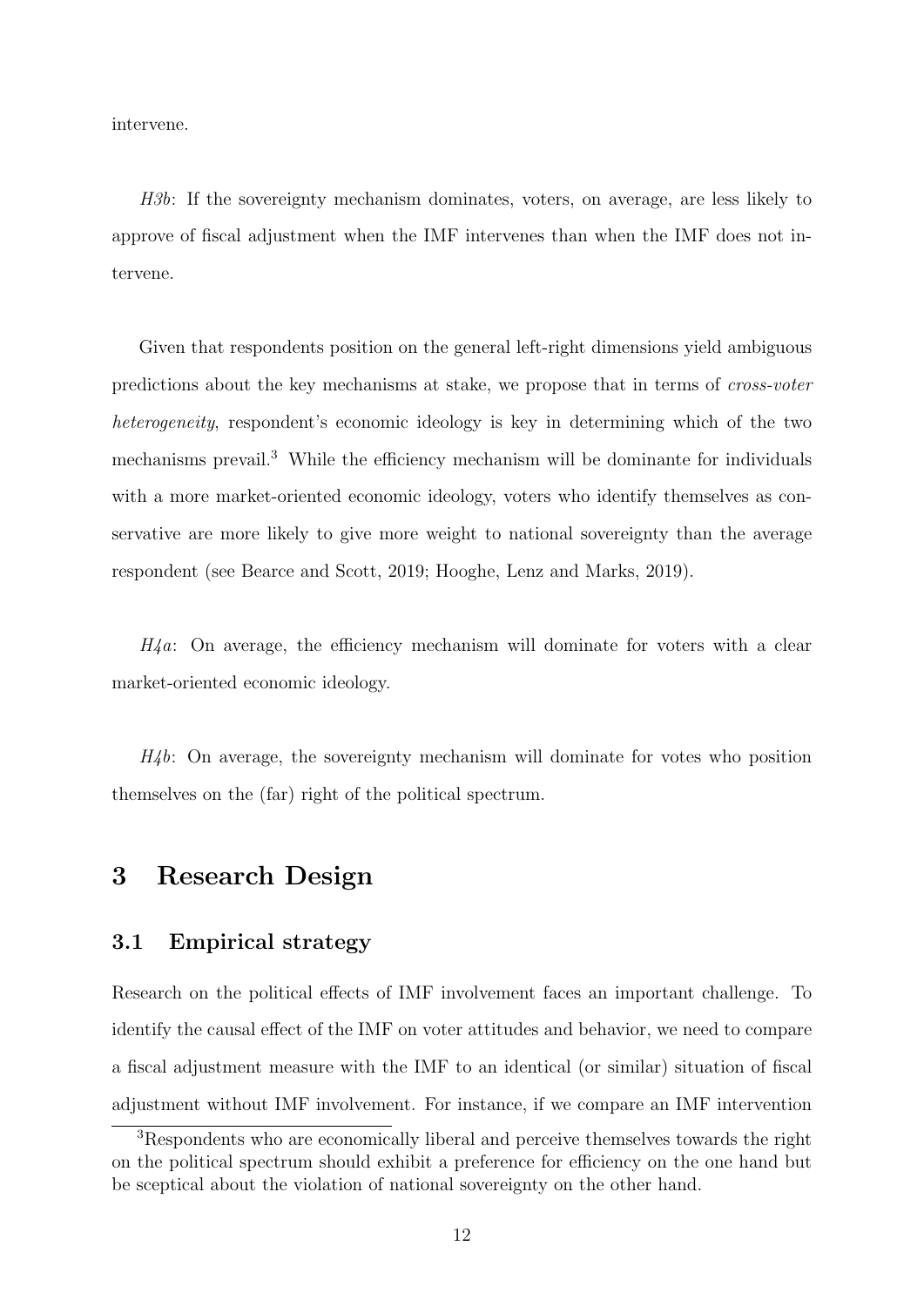in a crisis situation to no IMF intervention in normal times, then we cannot disentangle the effect of the intervention from the effect of the crisis. Or, if we compare an IMF intervention that entails a fiscal adjustment package to a situation without the IMF and no fiscal adjustment, then we cannot disentangle the effect of the IMF from the effect of policy. This is problematic because voters may also punish governments for economic crises and fiscal spending cuts in situations when the IMF does not intervene.

Researchers who study the IMF are well aware of this problem. Most analyses today make a serious effort to address the problem that countries under an IMF program are systematically different from countries without a program [\(Przeworski and Vreeland,](#page-32-0) [2000;](#page-32-0) [Stone,](#page-33-6) [2008;](#page-33-6) [Copelovitch,](#page-30-9) [2010](#page-30-9)b; [Chwieroth,](#page-30-1) [2015\)](#page-30-1). This research employs sophisticated empirical models that distinguish between different stages of the selection process into an IMF program. For instance, the models account for the government's decision to demand financial support and the IMF's decision to respond to the country's request. Modelling this process helps to reduce the bias that arises from non-random selection into IMF programs, but it can only imperfectly address the resulting problems for causal inference.

We address this problem through survey experiments, which have two advantages in this context. First, they allow us to present different scenarios to voters that are identical except for whether there was an IMF intervention or not. We do this by using vignette experiments embedded in population surveys. By randomly assigning respondents to either a scenario involving the IMF or a scenario without IMF involvement, we can identify the causal effect of IMF interventions on the responses of voters. Second, survey experiments allow us to examine the political effects of IMF interventions at the individual level rather than relying on aggregate election results. In this way, we examine a crucial link in the mechanism that connect IMF interventions and the political stability of a country.

Our experimental design follows previous analyses of public opinion in international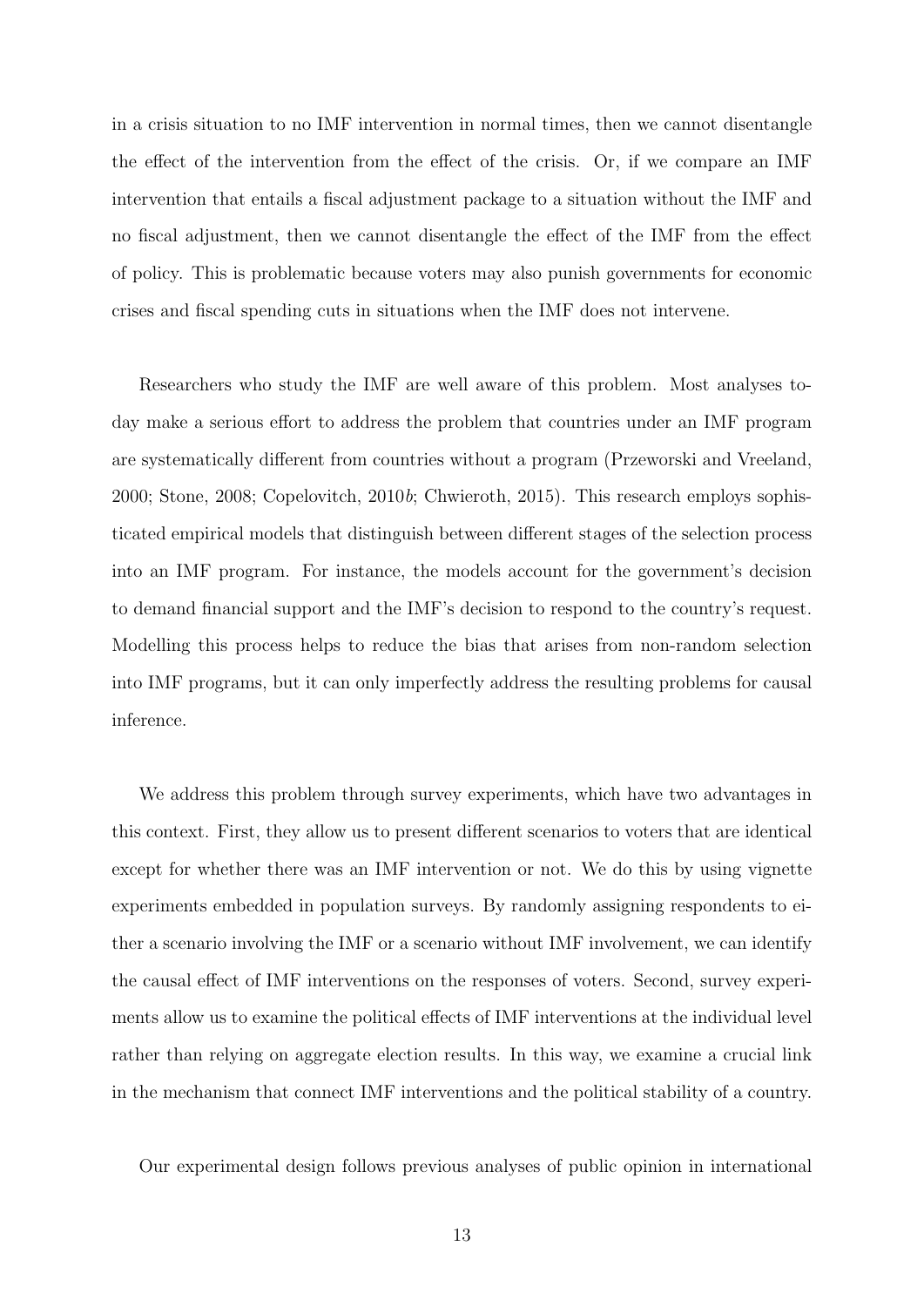politics [\(Tomz and Weeks,](#page-33-10) [2013;](#page-33-10) [Mattes and Weeks,](#page-32-8)  $2019$ ).<sup>[4](#page-0-0)</sup> We provided all respondents with a general scenario that takes place in the future in 2026. Respondents were told that their country is experiencing an increase in the level of public debt and that the government is finding it more difficult to borrow money on financial markets. The head of government therefore announces that spending cuts will be implemented, which will affect funding for a broad range of areas, including public pensions, health care, education and public transport. And finally, the main opposition party criticizes the measures and doubts whether they will be successful.

Within this general description, we randomly manipulated four aspects of the scenario, which yields a  $2 \times 2 \times 2 \times 2$  experimental design. First and foremost, one group of respondents learned that the spending cuts are a condition from the IMF. Specifically, respondents in this group read: "The Prime Minister says that these spending cuts are necessary. This is because the International Monetary Fund (IMF) has made these cuts a precondition for [country] to get an emergency loan that could stabilize the financial situation. The IMF is an international organization that provides emergency loans to countries in crisis, but only to governments who commit to carry out certain reforms. Ireland would not receive the IMF loan without the cuts." The statement about IMF involvement was omitted in the scenario presented to respondents of the other group.

We deliberately refer to the IMF instead of the EU, some EU institution or the Troika, even though the EU played an important role for past financial interventions in the countries that we examine (see below).<sup>[5](#page-0-0)</sup> Financial assistance is one of the IMF's primary functions, and the IMF regularly intervenes in this manner in member states. In contrast, financial assistance was an exceptional role that the EU took for the first time during the Eurozone crisis. Given the EU's importance for many other issue ar-

<sup>4</sup>We pre-registered our study at <https://osf.io/thzru/>.

<sup>5</sup>During the Eurozone crisis, governments in crisis countries interacted with the socalled Troika, which consisted of representatives from the IMF, the European Central Bank and the European Commission.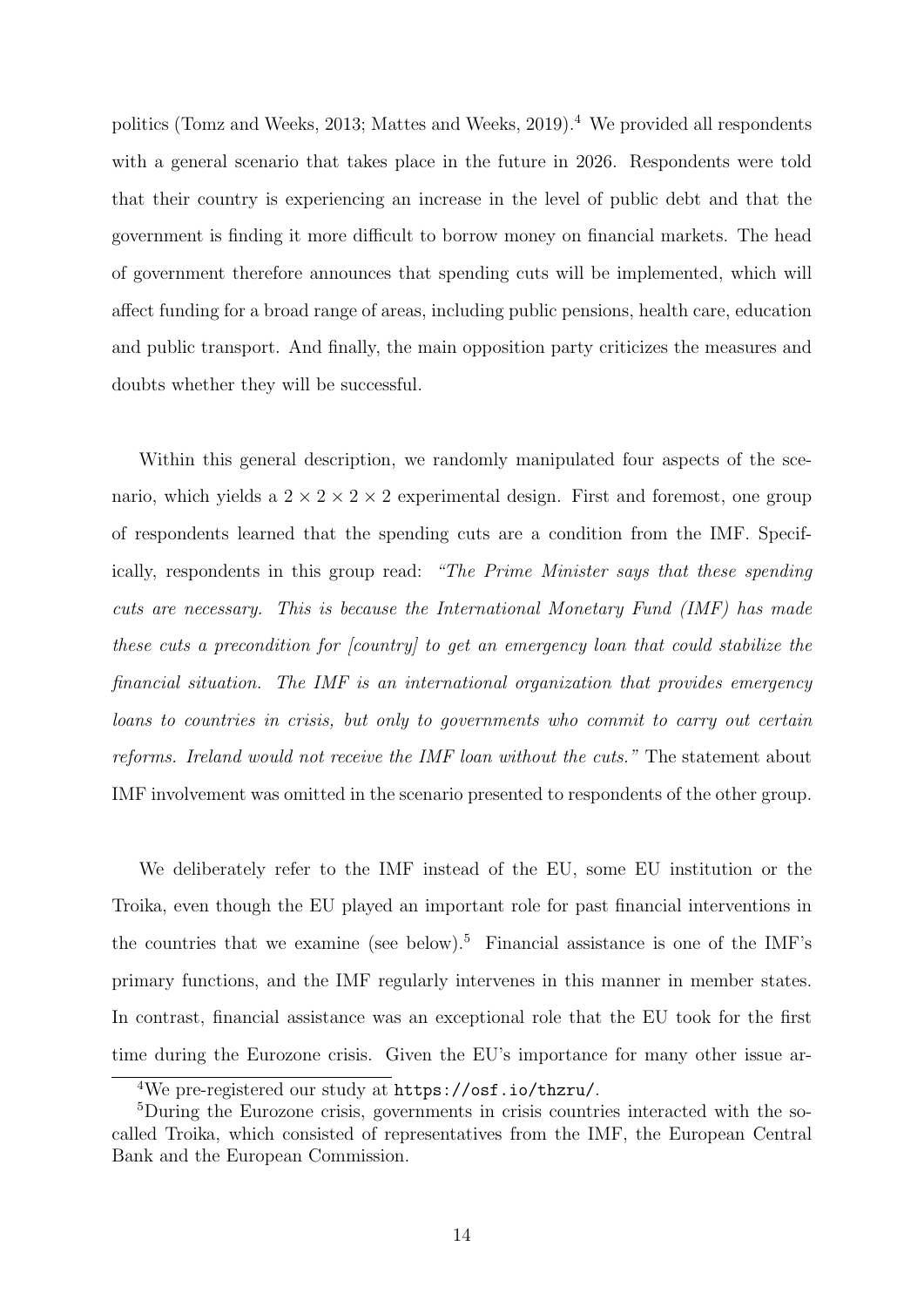eas, respondents have many other connotations when they think about the EU, which in turn are affected by the respondent's general euro-friendliness. The IMF, therefore, better represents the type of organization that is central for our analysis of technocratic external interventions during financial crises.

In addition to the IMF intervention, we also manipulated the size of the debt increase and the seriousness of the economic situation; the size of the spending cuts and how seriously they affect public spending; and the partisanship of the government and the main opposition party. The latter was varied between the two largest parties – at the time – in a country.<sup>[6](#page-0-0)</sup> These additional treatments allow us to rule out potential confounders. Respondents may associate IMF interventions with more serious crises, greater spending cuts or a particular type of government. By manipulating these dimensions, we can isolate the impact of the IMF from these other factors that often covary with the IMF. At the end of the experimental part, we summarized the situation again for the respondent using four bullet points, one for each treatment. Table [1](#page-14-0) summarizes these four treatments. The exact wording and setup of our experiment is in the Appendix.

Table 1: Treatments

<span id="page-14-0"></span>

| Treatments              | Attributes of treatment |  |  |
|-------------------------|-------------------------|--|--|
| <b>IMF</b> Intervention | $ yes $  -              |  |  |
| Government partisanship | [right] [left]          |  |  |
| Size of proposed cuts   | [moderate] [large]      |  |  |
| Severity of crisis      | [moderate] [large]      |  |  |

After the description of the scenario, we asked respondents to evaluate the government's decision. Specifically, respondents were asked: "To what extent would you approve of the Prime Minister's announcement to impose spending cuts in response to the debt crisis?" They could then respond using a slider on an 11-point scale where 0 means 'strongly disapprove' and 10 means 'strongly approve'. We also asked respondents if they

<sup>6</sup>Fianna Fail and Fine Gael in Ireland, Pasok and Syriza in Greece, PS and PSD in Portugal, and PP and PSOE in Spain.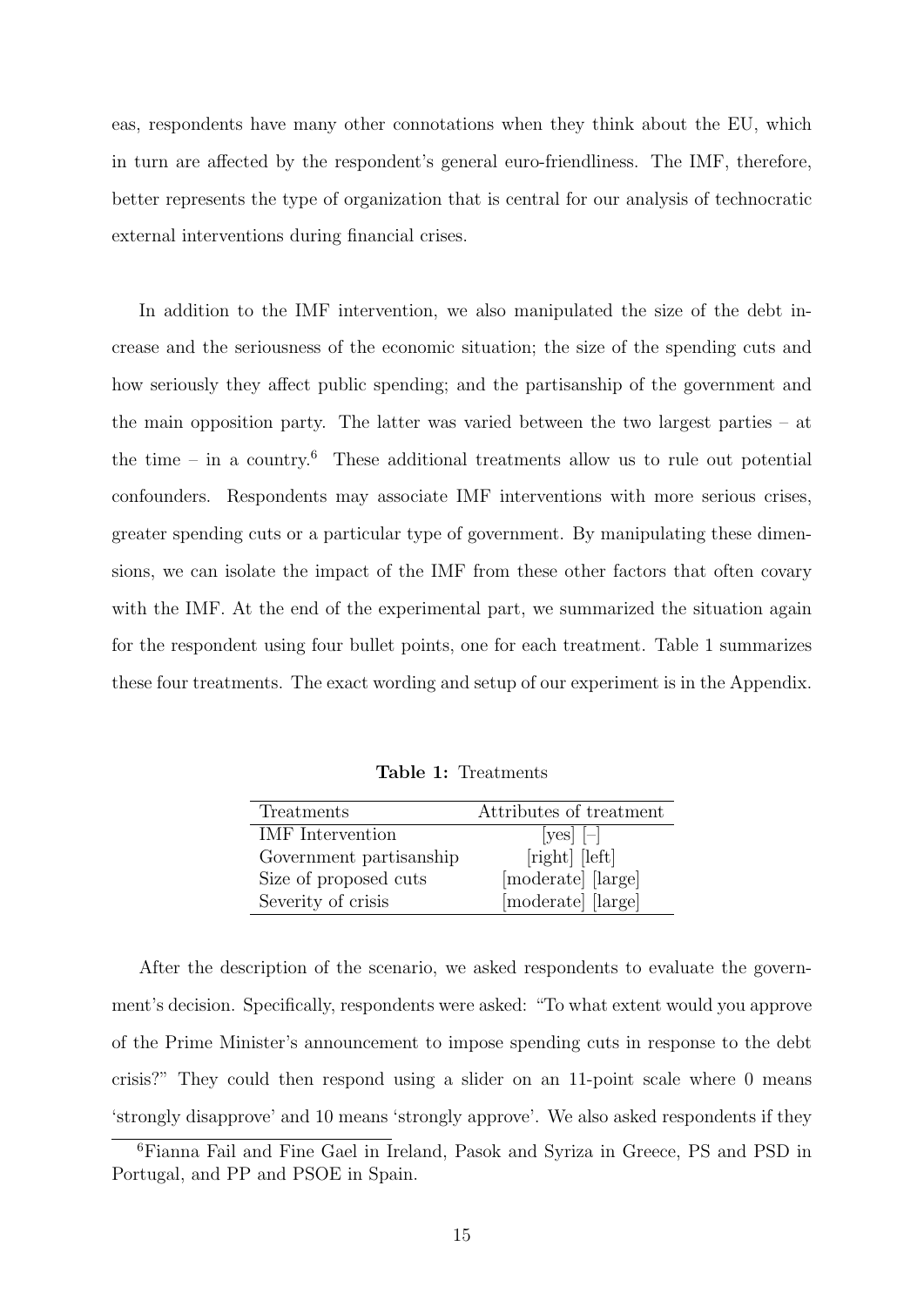would vote for the government after this announcement, which they could respond with 'Yes' or 'No'. In the analysis, we concentrate on policy approval, but we discuss the results for vote intentions in the text and show the results in the Appendix.

#### <span id="page-15-0"></span>3.2 Countries and context

We conducted the survey experiment in the four countries that were at the center of the European debt crisis: Greece, Ireland, Portugal and Spain. The survey was carried out in August 2020. It was administered by Ipsos who either used its own country-specific panels or collaborated with other firms to provide a large enough sample of respondents. From these access panels respondents were selected using gender- and age-based quotas. The individual country-samples are restricted to voting-age nationals under the age of 70. In each country, we surveyed approximately 1'200 respondents.

We chose these four countries because the IMF intervention that we describe represents a plausible scenario for respondents in these countries. The IMF was part of external interventions in all four countries during the European debt crisis, which gives respondents an idea what such an intervention entails for them and their country. This prior experience, therefore, enhances the external validity of our analysis. In contrast, it would be unclear what an IMF program means for voters in countries that have never seen such a program and are unlikely to see one in the near future, e.g. in Germany or the U.S..[7](#page-0-0) At the same time, the prior involvement of the IMF in these countries requires that we interpret our survey results in light of these prior experiences and the varying, country-specific contexts. Our multi-country approach has the advantage that we can examine how voters in different countries perceive the costs and benefits of IMF interventions differently. This allows us to explore the scope conditions of our findings, which we will discuss at the end of the results section.

<sup>7</sup>We decided to constrain our analysis to Europe instead of selecting countries from other parts of the world where the IMF has intervened regularly, e.g. Latin America. By focusing on Europe we limit the contextual variation because the IMF interventions happened roughly at the same time (see [Table 2\)](#page-16-0) and the interventions were a result of the same, overarching economic and sovereign debt crisis in the Eurozone.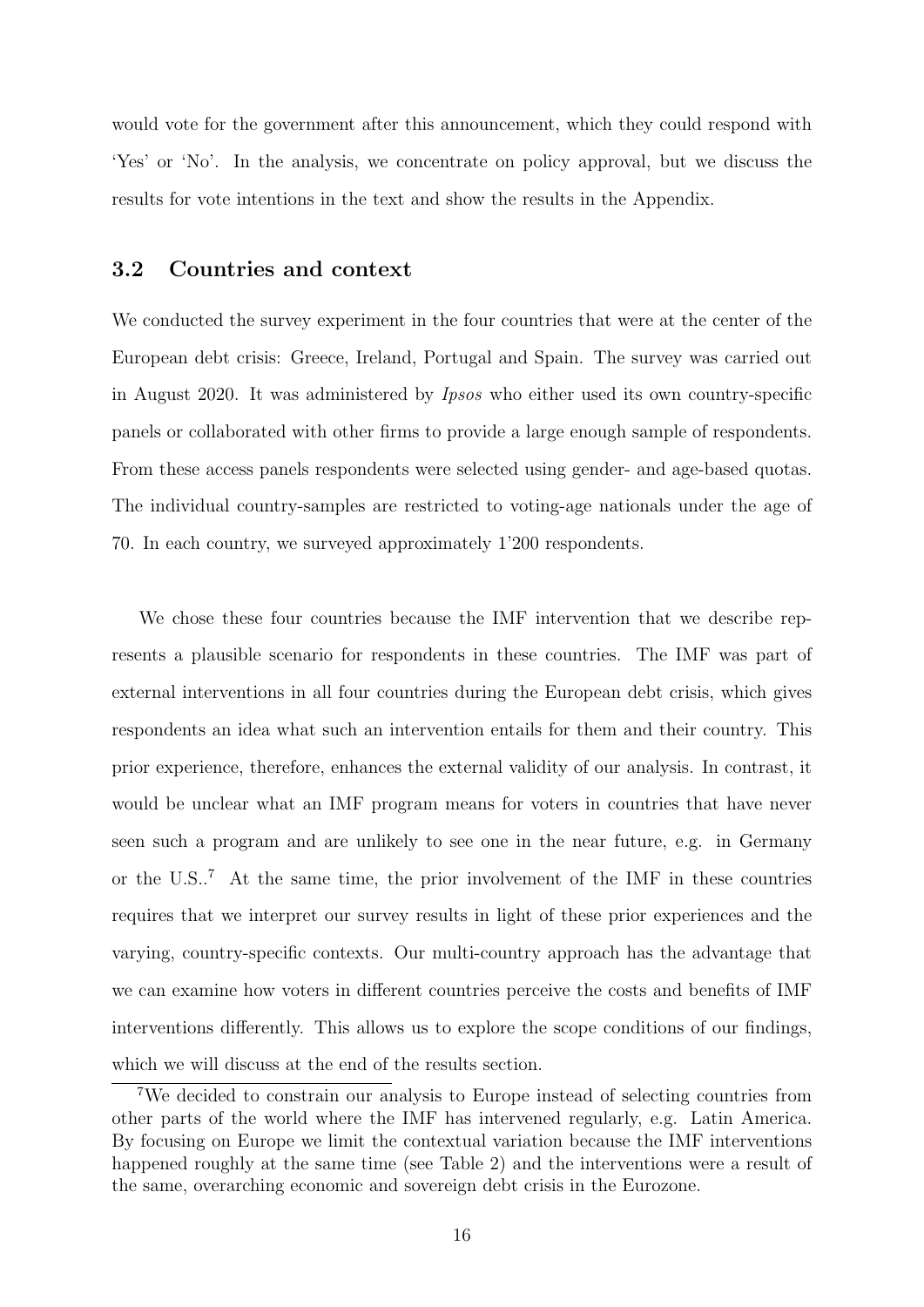For instance, the origins of the debt crisis differed significantly between Ireland and Spain on the one hand, and Portugal and Greece on the other. In Ireland and Spain, the crisis followed a construction and credit boom, which led to a housing bubble, which – in the wake of the global financial crisis – resulted in a collapse of the domestic banking infrastructure. In a first response to this crisis, both countries designed packages to rescue banks and nationalized key mortgage lenders. Both economies experienced a significant increase in unemployment, emigration and a sharp rise in public debt. As a result, they called on the IMF/Troika for support. While the IMF intervention in Ireland took place in 2010, Spain first tried to address the problems on its own, but had to resort to the IMF in 2012. The financial support for Spain came exclusively from the EU, but the deal and reform conditions were negotiated in close cooperation with the IMF. Both countries exited the program within a relatively short time frame (Ireland at the end of 2013, Spain at the beginning of 2014). Ireland's economic recovery was smoother than in Spain, which can be partially attributed to the high interconnectedness and financialization of the Irish economy. In Spain, different types of reforms helped to increase the share of exports, but youth unemployment and sluggish domestic consumption remained a problem.

<span id="page-16-0"></span>

|                    | Deficit 2009 | Deficit 2010 | $IMF^*$ | $E U^*$ | $Austerity**$ |
|--------------------|--------------|--------------|---------|---------|---------------|
| Greece $(2010/12)$ | $-15.5\%$    | $-12.0\%$    | 91.3    | 182.0   | 23.6\%        |
| Portugal $(2011)$  | $-9.9\%$     | $-11.4/\%$   | 26.0    | 52.0    | 16.8%         |
| Spain $(2012)$     | $-11.3\%$    | $-9.5\%$     | (0.0)   | 41.3    | 11.3%         |
| Ireland $(2010)$   | $-13.9\%$    | $-32.1\%$    | 22.5    | 45.0    | 14.5\%        |

Table 2: Deficit, Austerity, and Bailouts

Notes:  $* =$  in billions (€), \*\* cumulated spending cuts and tax increases as % of GDP, 2008-2015. Source: Devries et al (2011); Alesina et al 2019, IMF Reports.

Portugal and Greece struggled with structural economic problems already before the financial crisis. While the international financial crisis worsened the Greek situation, other factors, such as large fiscal deficits and endemic tax evasion and tax avoidance accelerated the crisis. Greece turned to the IMF in 2010 for the first time after new data revealed the real extent of Greece's public deficit and debt, which de facto excluded the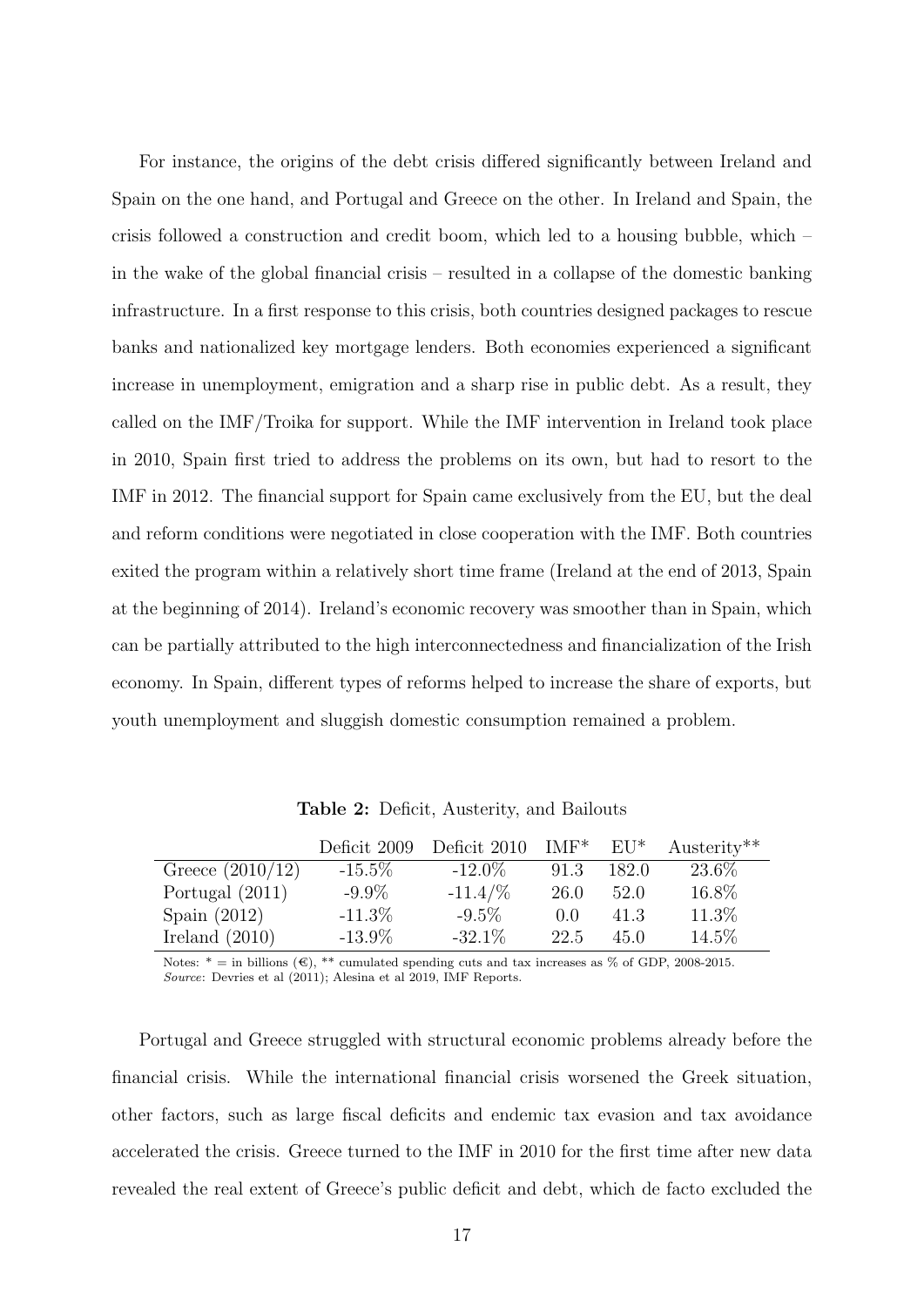country from private capital market. The country turned to the IMF again in 2012 and 2015 and exited these programs only in 2018. The length and the multiple interference of the IMF shows that economic recovery was very slow. In comparison the depth of the crisis in Portugal was less severe, but the country also faced sharp pressure from financial markets and was unable to refinance government debt without the help of third parties. The Portuguese government turned to the IMF in 2011 and was part of a program until mid-2014. [Table 2](#page-16-0) provides an overview of the situation in the four countries at the time.

<span id="page-17-0"></span>

Figure 1: Proportion of hard vs. soft conditions demanded by the IMF; Source: [Kentikelenis, Stubbs and King](#page-32-7) [\(2016\)](#page-32-7) and own analyses.

In line with the varying economic context in the four countries, the IMF programs differed on multiple dimensions. The IMF literature differentiates between soft- and hard conditions that a country must fulfill in order to receive financial support. Soft conditions can usually be changed retrospectively, while hard conditions represent reforms a country has to implement independent of potential changes in government. As Figure [1](#page-17-0) shows, the share of soft- vs. hard conditions was higher in Portugal and especially in Greece and Portugal and lower in Ireland and especially Spain.[8](#page-0-0)

<sup>8</sup>The original data provides information on the conditions listed in the memorandum of understanding (MoU) between the IMF and the respective country. For the purpose of this paper, some policy areas were merged and data recoded (see the Appendix for details). Since the financial support for the Spanish financial sector was provided by the EU, there is no formal MoU between the IMF and Spain. We, therefore, coded the agreements between the EU and Spain ourselves using the same coding scheme as the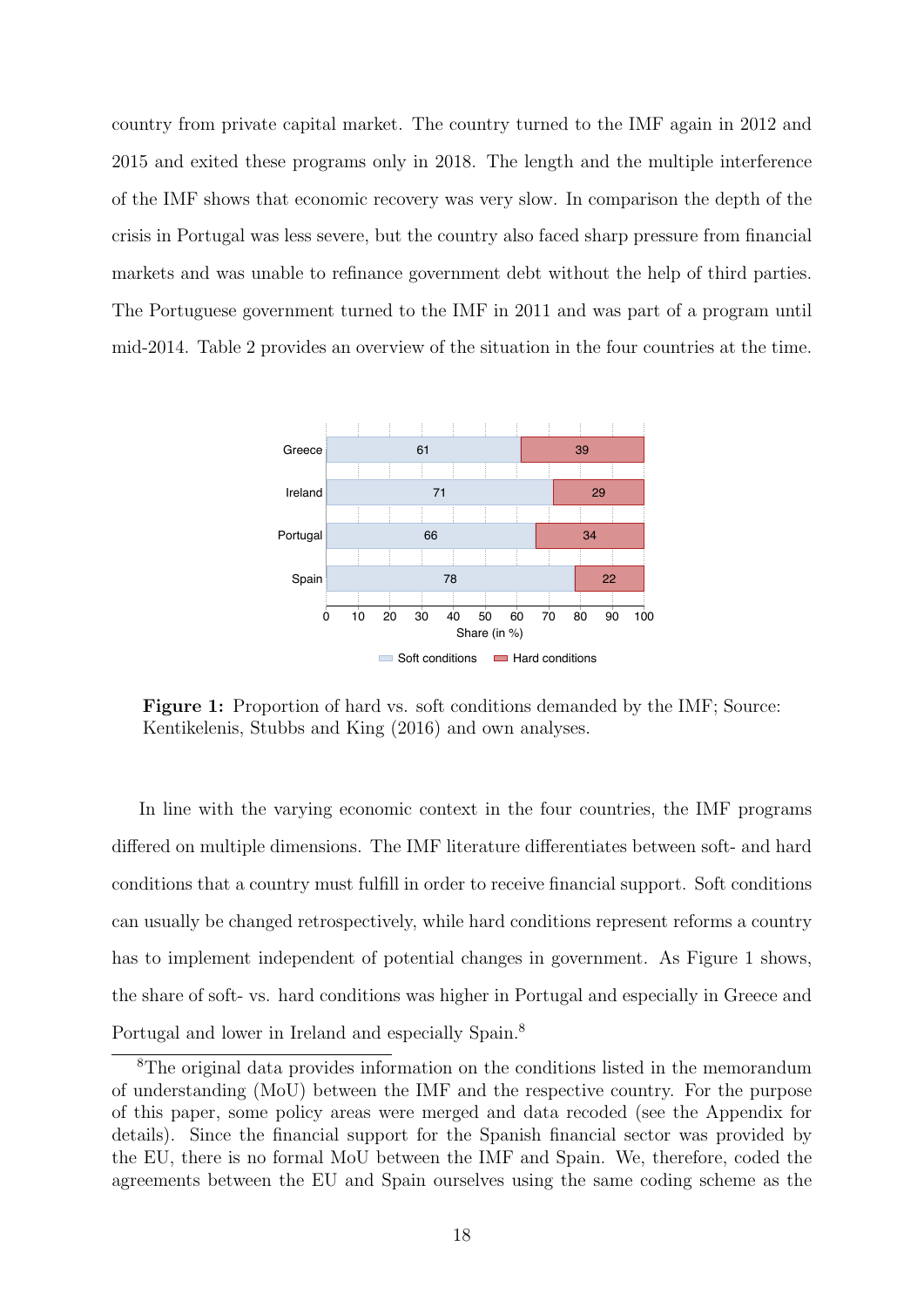<span id="page-18-0"></span>

**Figure 2:** Reform conditions by policy dimensions (absolute numbers and  $\%$ ); Source: [Kentikelenis, Stubbs and King](#page-32-7) [\(2016\)](#page-32-7) and own analyses.

[Figure 2](#page-18-0) shows, which policy areas were most affected by conditionality, as the absolute number of conditions in a policy area (left) and the share of conditions in this area relative to the total number of conditions (right). We differentiate between six core policy fields, three of them are closely linked to fiscal policy (revenues and taxes), debt management, and financial regulations. The other three dimensions are more related to labor markets and state interferences in markets. The following pattern emerges. With the exception of Spain, most IMF conditions concerned a) fiscal policy issues (revenue and taxes) and b) the size and management of external debt. The third, large policy dimension was related to monetary policy, the regulation of the financial sector and central banking. This confirms that the focus on fiscal adjustment in our survey experiment touches upon a highly salient component of IMF programs.

In terms of country variation, we see again that Greece had to implement the highest numbers of reforms, of which almost half of the reform requirements were linked to fiscal one used by [Kentikelenis, Stubbs and King](#page-32-7) [\(2016\)](#page-32-7).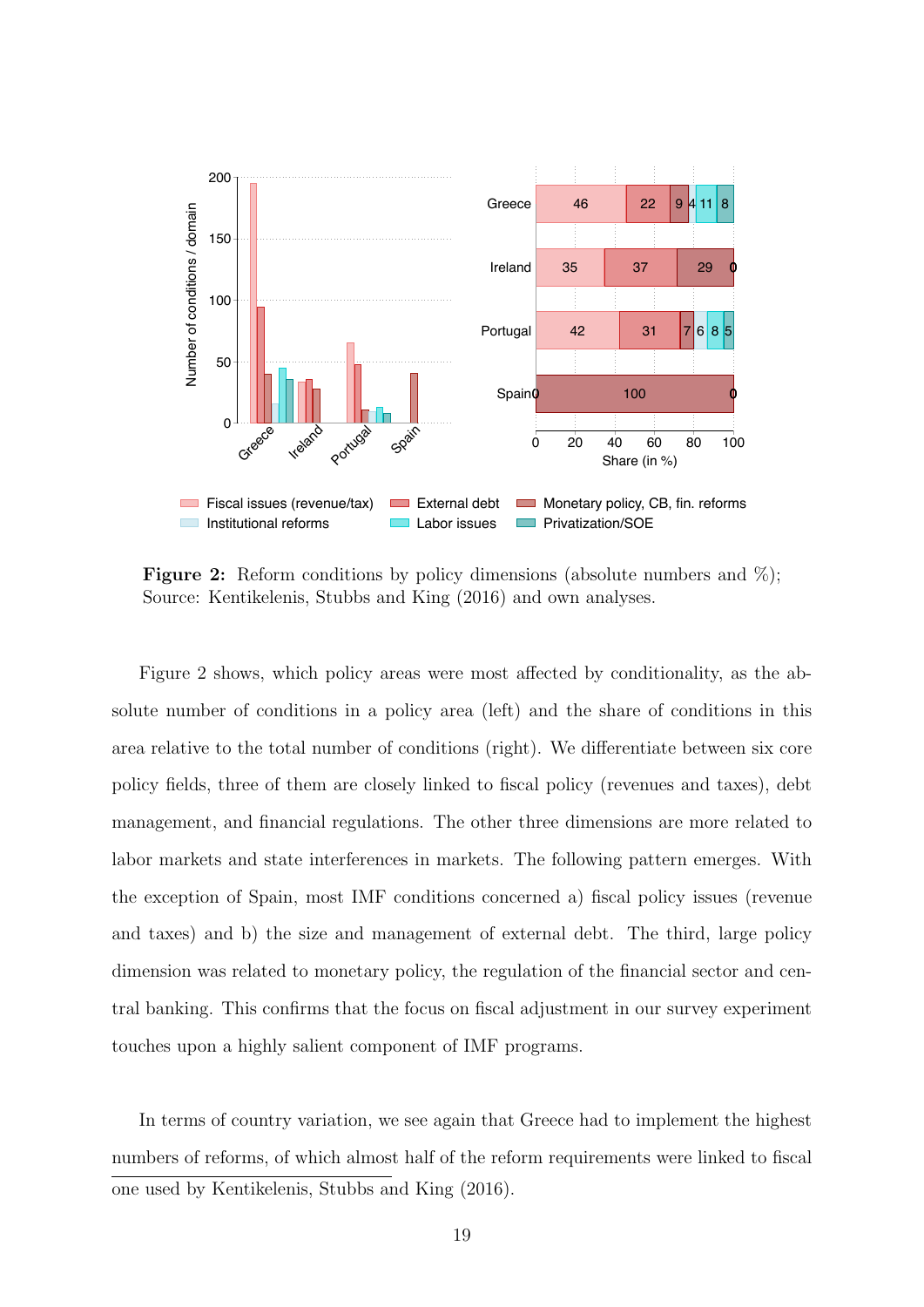issues. The Greek government, for instance, had to implement significant spending cuts, but also to increase taxes, in order to reduce the fiscal deficit. Portugal also faced a significant share of reforms related to fiscal policy-making, but the absolute number of conditions imposed in this sector was smaller. This is also the case for Ireland and especially Spain whose bailout package was mostly designed to stabilize the Spanish banking sector. Portugal and Greece also had to liberalize labor markets, privatize stateowned firms and other specific services, such as telecommunications and energy, and implement other institutional reforms. Again, the number of conditions in Greece in these policy areas surmounted those in Portugal.

### 4 Results

The main result of our experiment concerns the treatment effect of including IMF loan conditionality in the vignette. [Figure 3](#page-20-0) shows the difference in approval of fiscal adjustment for respondents who were exposed to a scenario in which adjustment has been mandated by the IMF and respondents that were exposed to a scenario in which adjustment is announced without the involvement of the IMF. The figure offers two key take aways. 1) The level of approval for austerity – on average – is higher for respondents that were exposed to the IMF-treatment as for respondent who were exposed to a vignette that doesn't mention the involvement of the IMF. This is the case for most increments of our dependent variable, but particularly pronounced for higher levels of approval. 2) When disaggregating the data and assessing approval of austerity for each country individually, we see a more nuanced picture. What stands out in particular are the particularly high levels of approval of austerity in Ireland, particularly in the case in which austerity is mandated by the IMF. A similar picture is presented for Spain, whereas in Greece and in Portugal, the overall level of approval of austerity is lower on average and the differences between the two groups is not as pronounced as for the other two countries.<sup>[9](#page-0-0)</sup>

<sup>&</sup>lt;sup>9</sup>Also note that there is a large fraction of respondents who strongly disagree with fiscal adjustment, i.e. who chose 0, while only few strongly agree, i.e. who chose 10 on the 11-point scale. This is especially the case for Greece and Spain and to a lesser extent in Portugal in Ireland. In the latter three countries, the IMF treatment has a fairly strong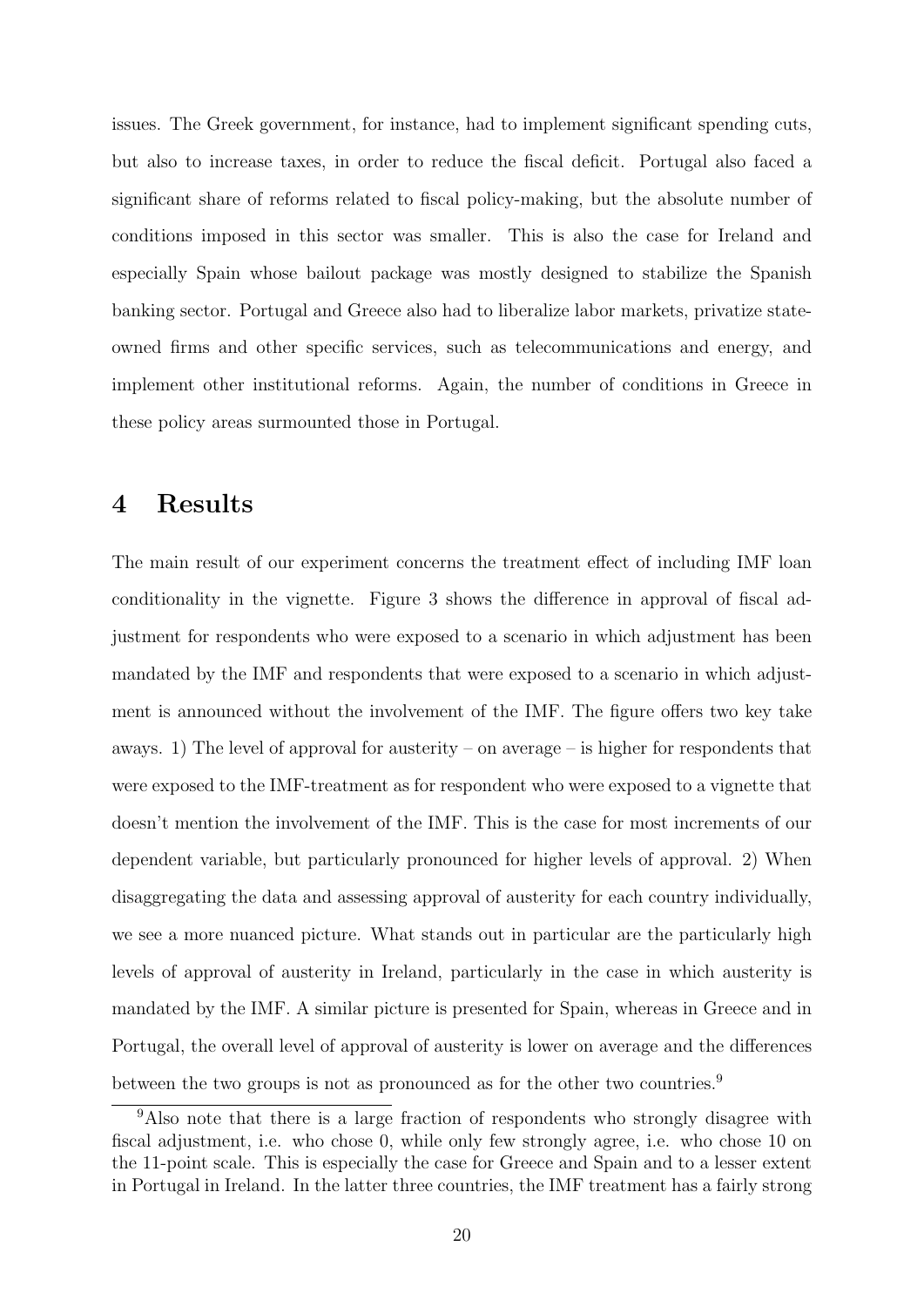<span id="page-20-0"></span>

#### Treatment effect: IMF involvement

Figure 3: Distribution of IMF conditionality across different levels of voter approval for austerity package

In line with these results, autorefapproval shows that the IMF treatment has a statistically significant, positive effect on support for the adjustment package. Specifically, approval for that package increases by .3 units on the 0-10 scale when the IMF is involved. This effect is statistically significant at the 0.001 level for all four countries combined. This is equivalent to about ten percent of the standard deviation of the outcome variable (2.6 units). We also note that this effect is large compared to the other three treatments included in the vignette (see supplemental material). The size of the debt has no overall effect  $(p=0.2)$ , while the effect of the size of the spending cuts is about half the size of that of IMF involvement and less clearly statistically significant  $(p=0.1)$ . The overall effect of the party in government is also not statistically significant  $(p=0.68)$ , though additional analyses show that, unsurprisingly, reactions to this treatment are strongly conditional on whether the voter is a supporter of the party in government.

effect on those who strictly oppose fiscal adjustment, but not in Greece.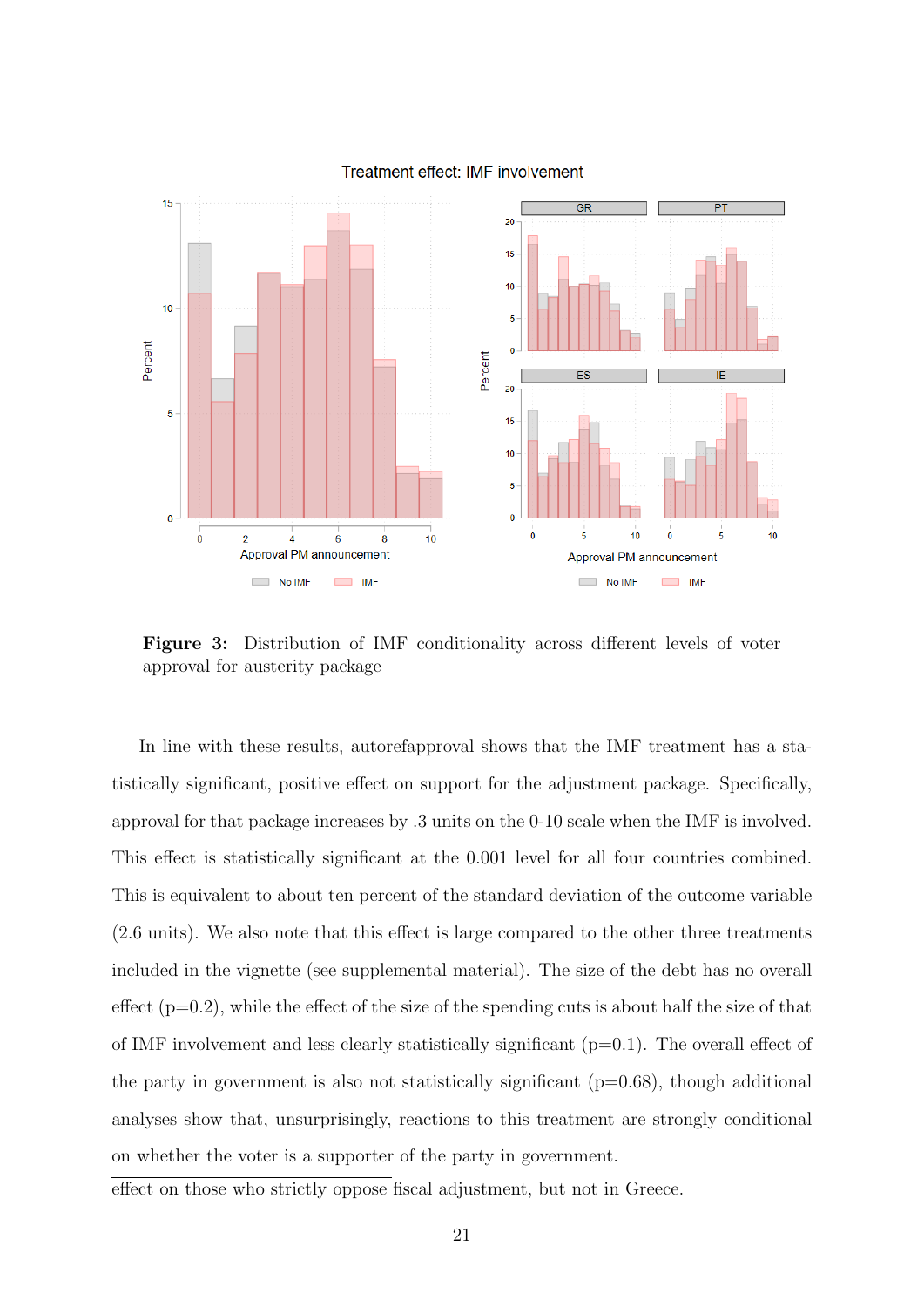

Figure 4: Effect of IMF conditionality on voter approval for austerity package

While the overall treatment effect of IMF involvement is positive, it also varies by country, with the clearest positive effect in Ireland and Spain. In Portugal, the positive response is also positive and similar in magnitude, if not statistically significant at the 0.05 level. Overall, the effects in Portugal, Spain and Ireland are nevertheless broadly similar. However, in Greece there is no positive, statistically significant response to IMF conditionality. This may be related to the overall experience of the economic crisis compared to the other three countries.

#### 4.1 Mechanisms

Next, we turn the question of the mechanisms that underlie the effect of IMF involvement on approval of the policy package. The experimental setup has the advantage that we can also explore these mechanisms individually. After asking about approval for the package and vote choice, we therefore ask additional follow-up questions that capture the different mechanisms discussed in our theoretical section. The effectiveness mechanism suggests that voters believe that a policy package will be more likely to be successful if demanded by the IMF. To test this, we asked whether respondents 'think that the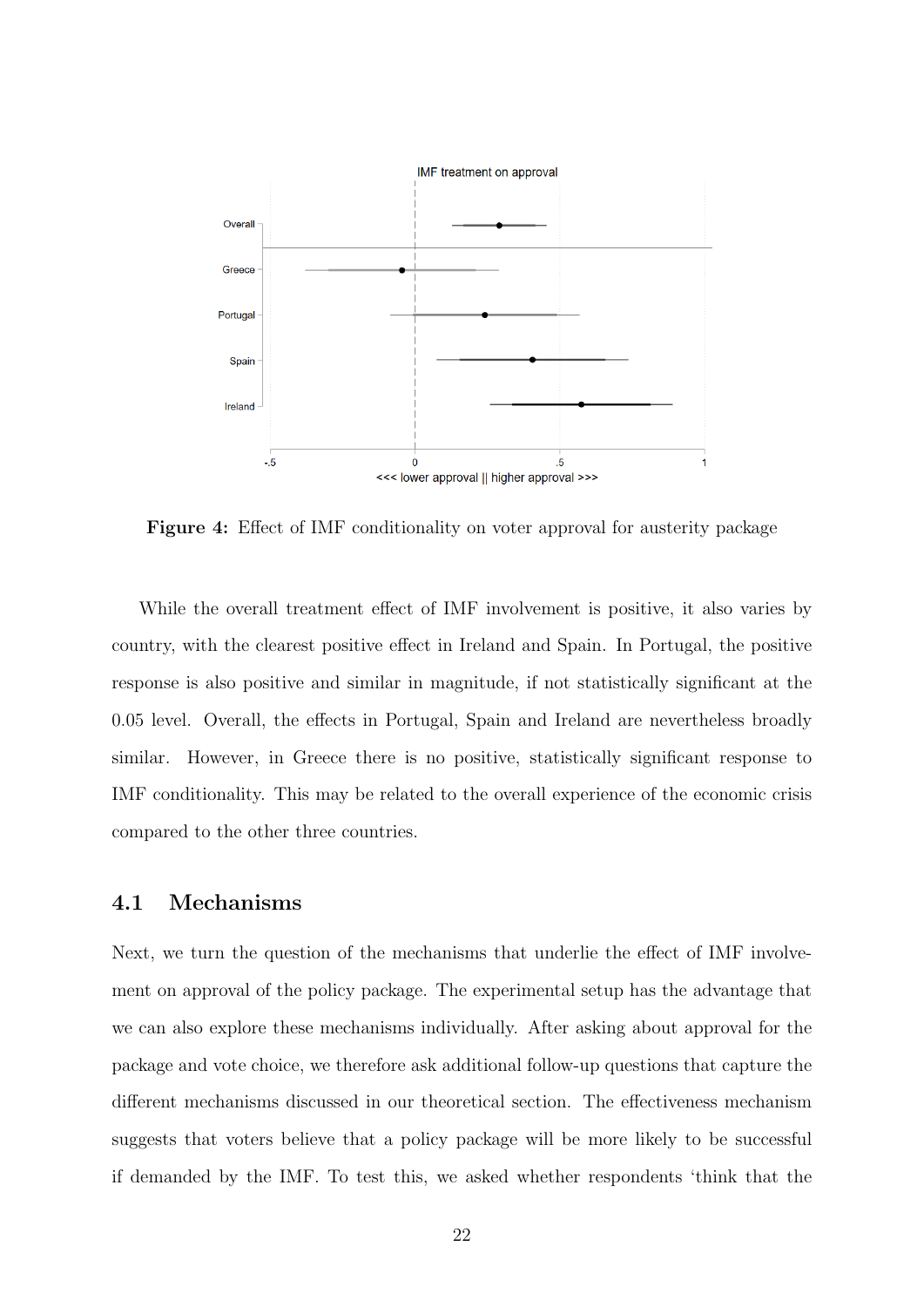government's decision to cut spending will be successful or unsuccessful in resolving the debt crisis?' For the sovereignty mechanism, we also asked about national sovereignty, so whether IMF involvement reduces national room to manouevre. We asked to what extent respondents 'think that the government was free to choose its own response to this debt crisis?' We also tested two related mechanisms based on competence and political accountability. For competence, we asked whether respondents 'think that, in this debt crisis, the government proved to be a competent or an incompetent manager of the economy?' For accountability, we asked to what extent respondents 'think that the decision to cut spending matches the views of the [Irish/Spanish/Portuguese/Greek] voters?'

Using these mechanisms as outcome variables shows that the IMF treatment has an effect on perceived effectiveness and perceived sovereignty (see [Figure 5\)](#page-23-0). The overall model shows that IMF involvement increases the perceived probability that the package will be successful by about 0.2 units. At the same time, IMF involvement reduces the perceived sovereignty of the national government: perceptions that the government was free to choose its own policy are about 0.4 units lower if the IMF treatment is mentioned in the vignette. The IMF treatment does not affect the measures capturing competence or democratic accountability. We also find that perceived effectiveness and sovereignty themselves positively affect approval for the policy package (see supplemental material).

Next, we use causal mediation techniques developed by [Imai, Keele and Tingley](#page-31-9) [\(2010\)](#page-31-9) and [Imai, Keele and Yamamoto](#page-32-9) [\(2010\)](#page-32-9) to calculate the average causal mediation effect of each of these four mechanisms (for a similar approach, see [Mattes and Weeks,](#page-32-8) [2019\)](#page-32-8). [Fig](#page-24-0)[ure 6](#page-24-0) shows that there is one dominant mechanism: voters approve of the policy because they believe that a package demanded by the IMF will be more effective in resolving the debt crisis. The average causal mediation effect of effectiveness is about .11, with 40 per cent of the total effect mediated by this mechanism.

Interestingly, this positive mediating effect is counteracted slightly by the negative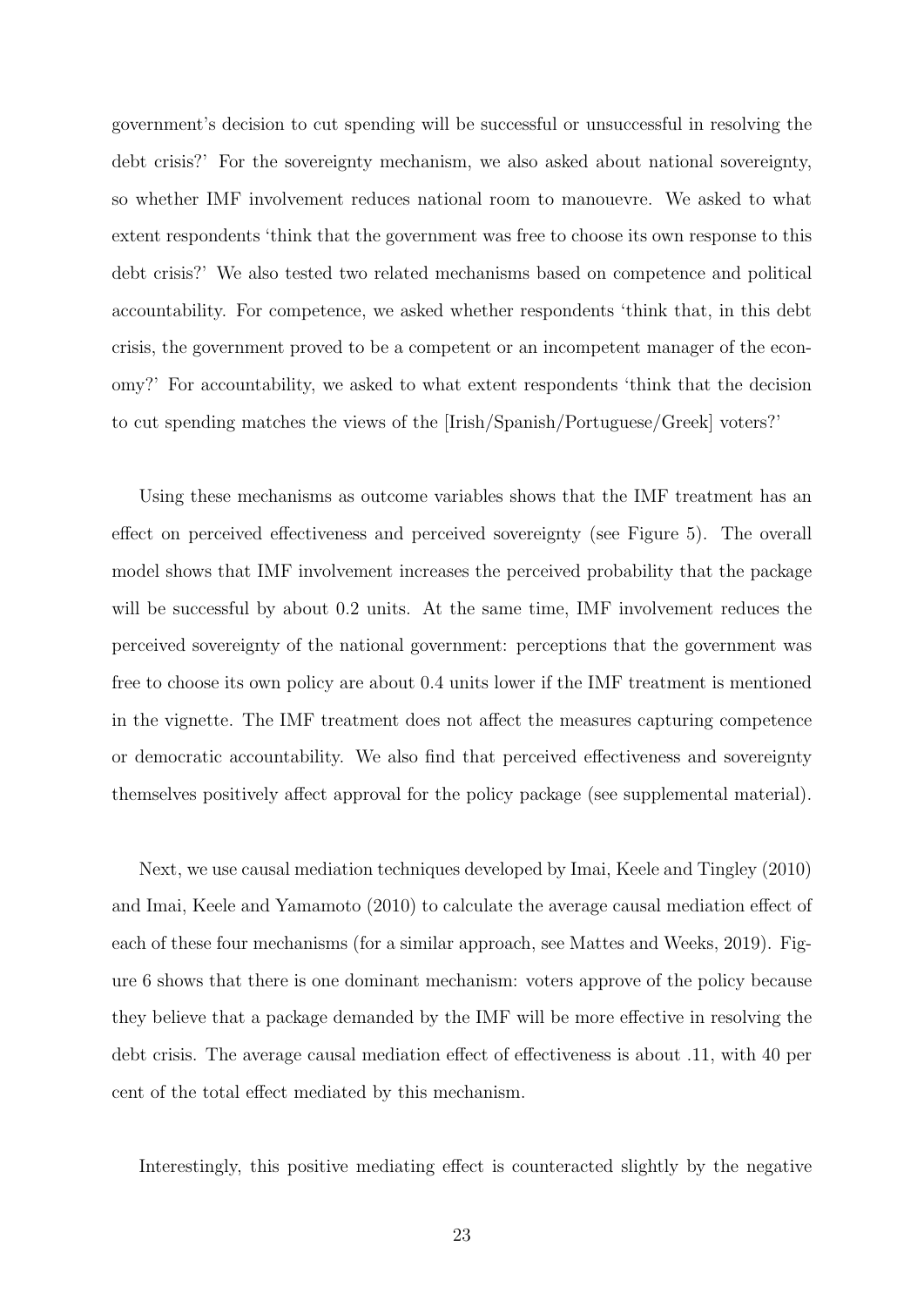<span id="page-23-0"></span>

Note: 99% and 95% Cls shown

Figure 5: Treatment effects on mediators, by country

mediating effect of the IMF treatment on the perception that the national government was free to choose its own path (sovereignty). The average causal mediation effect of sovereignty is about -.04, with -.14 per cent of the total effect mediated by this mechanism. Hence, we also find that IMF involvement makes respondents see the government as less sovereign, reducing support for the policy package. However, this effect is not strong enough to outweigh the positive effect of IMF involvement on the perceived effectiveness of the programme.

[Figure 6](#page-24-0) shows that the two other perceptions we tested are not relevant mediators: the effect of IMF involvement does not occur via either accountability, so the extent to which the package matches the wishes of each country's voters, or competence, so how well the government is seen as managing the economy.

Finally, [Figure 6](#page-24-0) also shows that these mediating effects are similar across contexts.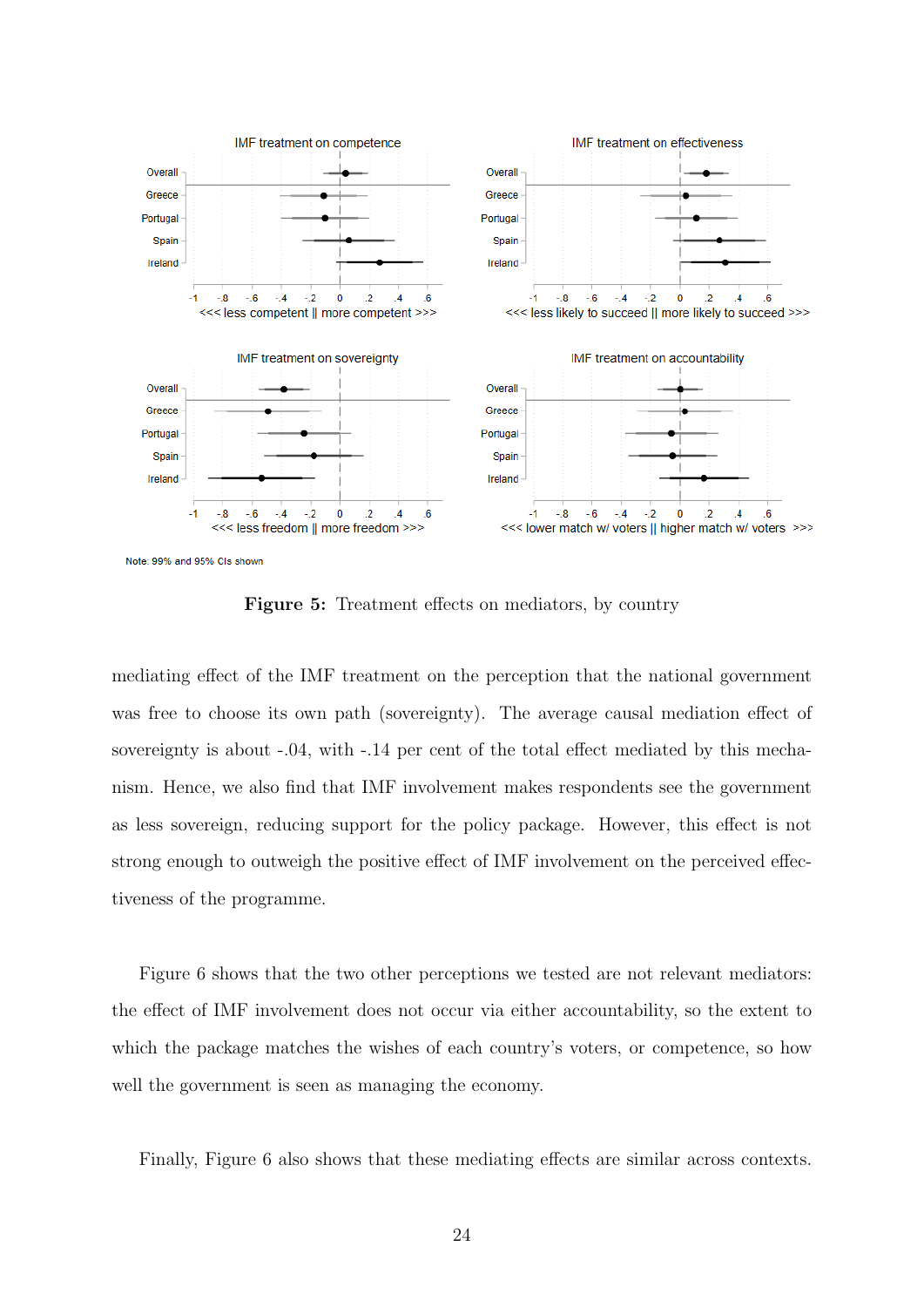<span id="page-24-0"></span>

Figure 6: ACME for each mechanism, by country

Concerning perceived effectiveness, the main exception is Greece, where it is not via this mechanism that IMF involvement has an effect on approval of the policy package. Turning to the government's national sovereignty, the effects are remarkably similar, even if the mediating effect for Spain is smaller than for the other countries. The hypotheses concerning the other two mediators find no support in these results, with the exception of Ireland, where IMF involvement affects approval by increasing perceptions of competence among respondents.

In sum, we find that the key mechanism through which IMF involvement affects public attitudes towards fiscal adjustment is via perceived effectiveness. When voters learn that the policy package is part of an IMF program, they believe that this package will be more likely to resolve the crisis. At the same time, IMF involvement also reduces perceptions of national sovereignty, which in turn lowers approval for the policy package. However, this negative effect is not large enough to outweigh the positive impact of IMF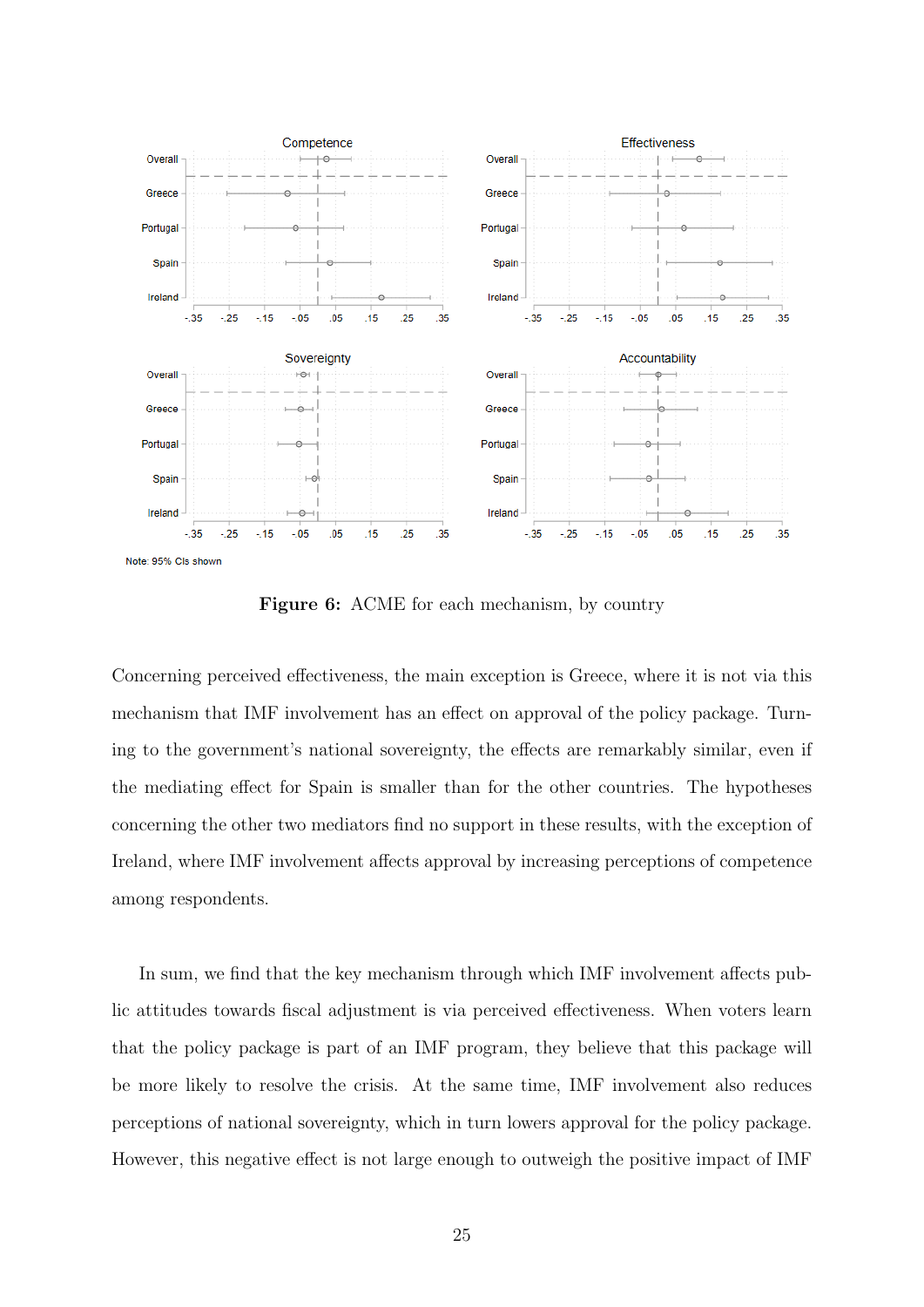involvement overall.

Although the cross-country differences are not the central part of our analysis, they are still useful to get a sense of the scope conditions of our findings. As we describe in section [3.2,](#page-15-0) the nature of the IMF intervention and the macro-economic recovery from the European debt crisis differed considerably in our four countries. Our results reflect these differences in prior experiences. The assessment of the IMF is most positive in the two countries that saw fewer conditions and swifter recovery, Ireland and Spain. It is more critical in the two countries that saw more conditions and a more difficult economic recovery, Portugal and especially Greece. This does not necessarily mean that the programs were inadequate or that this co-variation on the macro level implies a causal relationship between past experiences and popular evaluations of the IMF. But we find it plausible that voters relate IMF programs in their countries to their memory of the crisis, and that they rely on those experiences when they evaluate new programs.

This also means that our respondents did not enter our experiment as entirely neutral subjects. Their differing experiences means that their 'pre-treatment' varies, from rather positive in some countries to quite negative in others. Our multi-country approach, therefore, is useful to delimit the boundaries of the overall impact of the IMF on public assessment of fiscal adjustments. Our results show that the overall impact, if there is one, is positive and not negative as suggested by some previous studies. An alternative strategy would have been to select countries, in which voters have had no experience with the IMF, but this would have raised questions of external validity. Considering that the IMF often intervenes in countries that already had IMF programs at an earlier stage, we find it important to explore the variation in public reactions that is related to different prior experiences of voters with the IMF.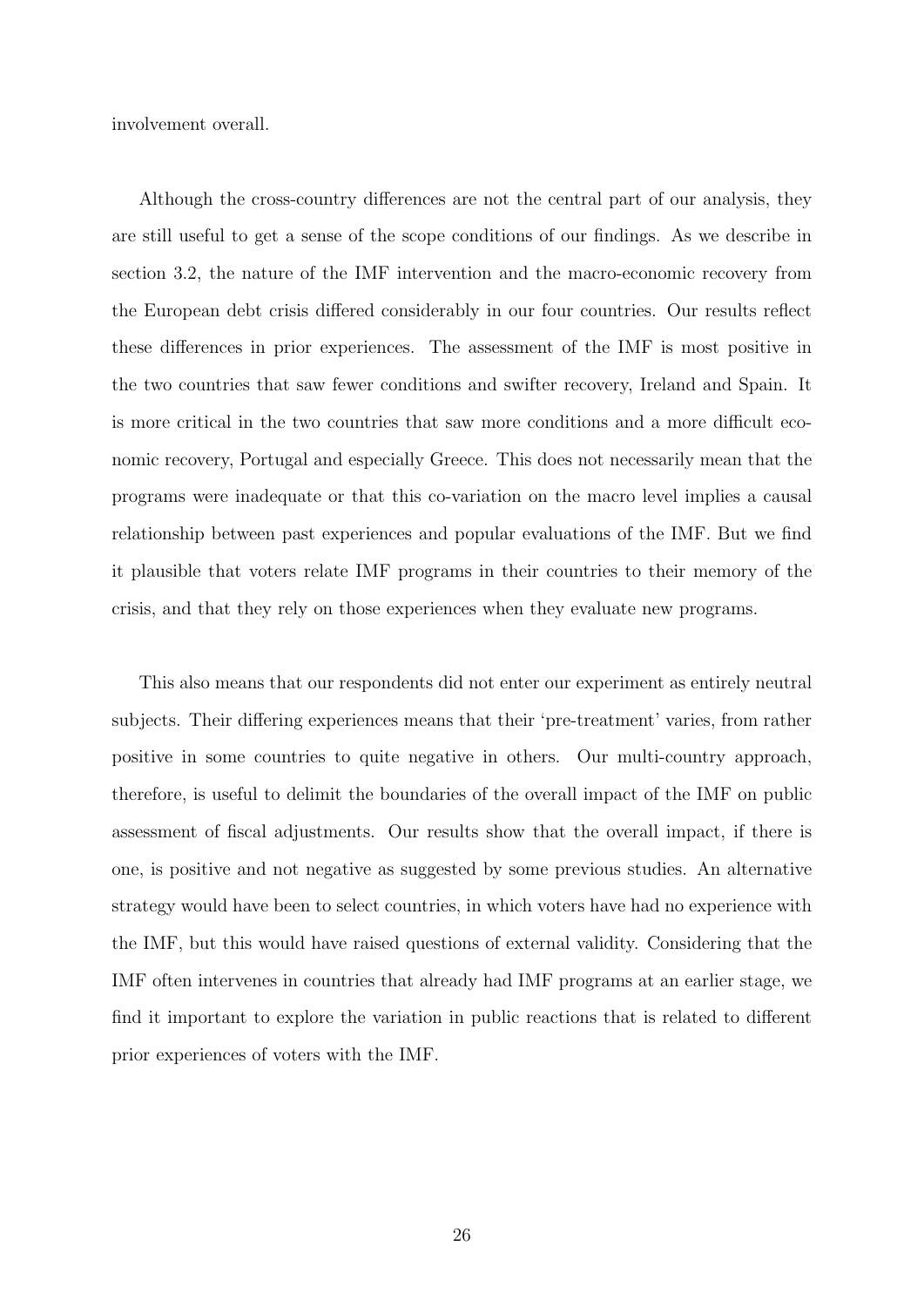### 5 Conclusion

This paper examines how voters judge the credibility – sovereignty trade-off that characterizes the delegation of economic policymaking to technocratic, external actors, like the IMF. We find that the impact of external interventions on voter approval with fiscal adjustment is more positive than often assumed. Our results differ from previous research (e.g., [Dreher and Gassebner,](#page-31-3) [2012;](#page-31-3) [Alonso and Ruiz-Rufino,](#page-28-1) [2020;](#page-28-1) [Bojar et al.,](#page-29-0) [2021\)](#page-29-0) because our experimental approach allows us to disentangle the impact of the IMF from the impact of the economic situation of the country that needs a rescue package. Although voters are dissatisfied with the loss of democratic control, their expectation that the IMF helps to resolve the crisis dominates in many countries, albeit not in those that have had negative experiences with the IMF in prior crises, such as Greece.

It should be noted that our analysis identifies the impact of IMF presence holding other important factors, such as the size of fiscal adjustment, constant. In other words, we assume that the IMF does not change policy and that the same fiscal adjustment would have taken place without the IMF. Our analysis, thus, does not tell us about the political consequences that would occur if the IMF demands harder adjustment measures than would have occurred otherwise. If the presence of the IMF leads to more stringent policies, then the negative effect of additional adjustment on political support may well cancel out the positive effect of IMF presence through economic credibility.

More broadly, our analysis does not show general support for the 'technocratization' of economic policy. Our results do indicate that the involvement of external actors can be useful in a situation of crisis. However, to what extent voters are willing to give up political control in normal times is still an open question. Our results suggest that voters in fact are conscious of the democratic challenges that come with technocratic solutions. Relatedly, an important question concerns the downstream electoral effects of policy approval. We found that IMF involvement or international integration more generally reduces perceived national sovereignty, which in turn reduces economic voting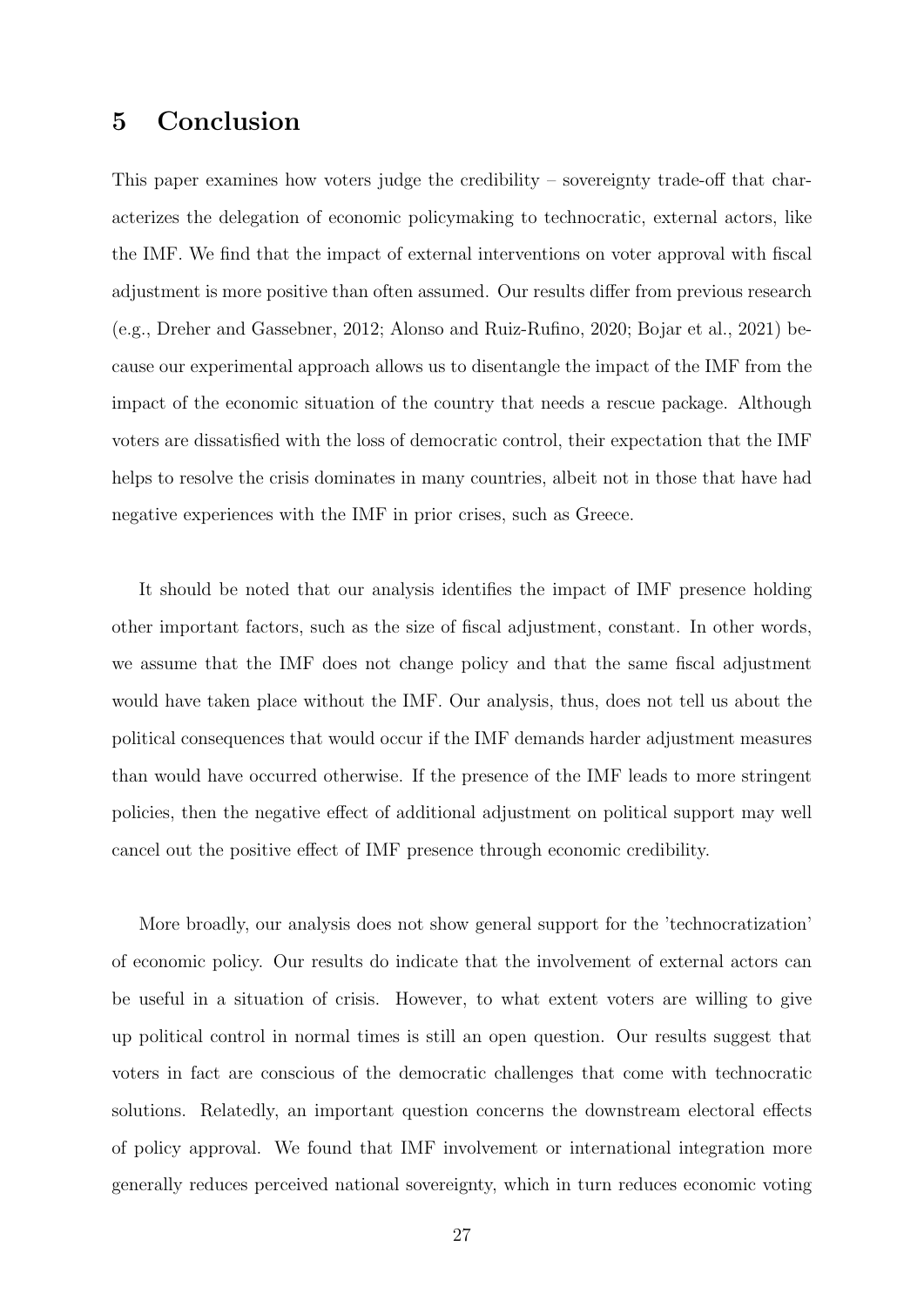[\(Hellwig and Samuels,](#page-31-10) [2007;](#page-31-10) [Costa Lobo and Pannico,](#page-30-10) [2021\)](#page-30-10). The increased support for the policy package may therefore not translate in electoral benefits. Indeed, we find weaker effects for vote choice in our analyses.

Our results have important implications for the legitimacy of the IMF and its operations. Economic critique about the adequacy of the IMF packages usually goes hand in hand with political concerns: if the IMF imposes conditions that do not match the country's needs, then the political support will quickly fade. The IMF, thus, should adapt its policy conditions even more strongly to the needs of the countries where it intervenes. As our results show, there is a fair amount of baseline support for IMF programs in the sense that they tend to increase public support for economic adjustment. As they also show, however, prior experiences, and especially negative memories of IMF programs, raises doubts and undermines public support for its operations in its member states.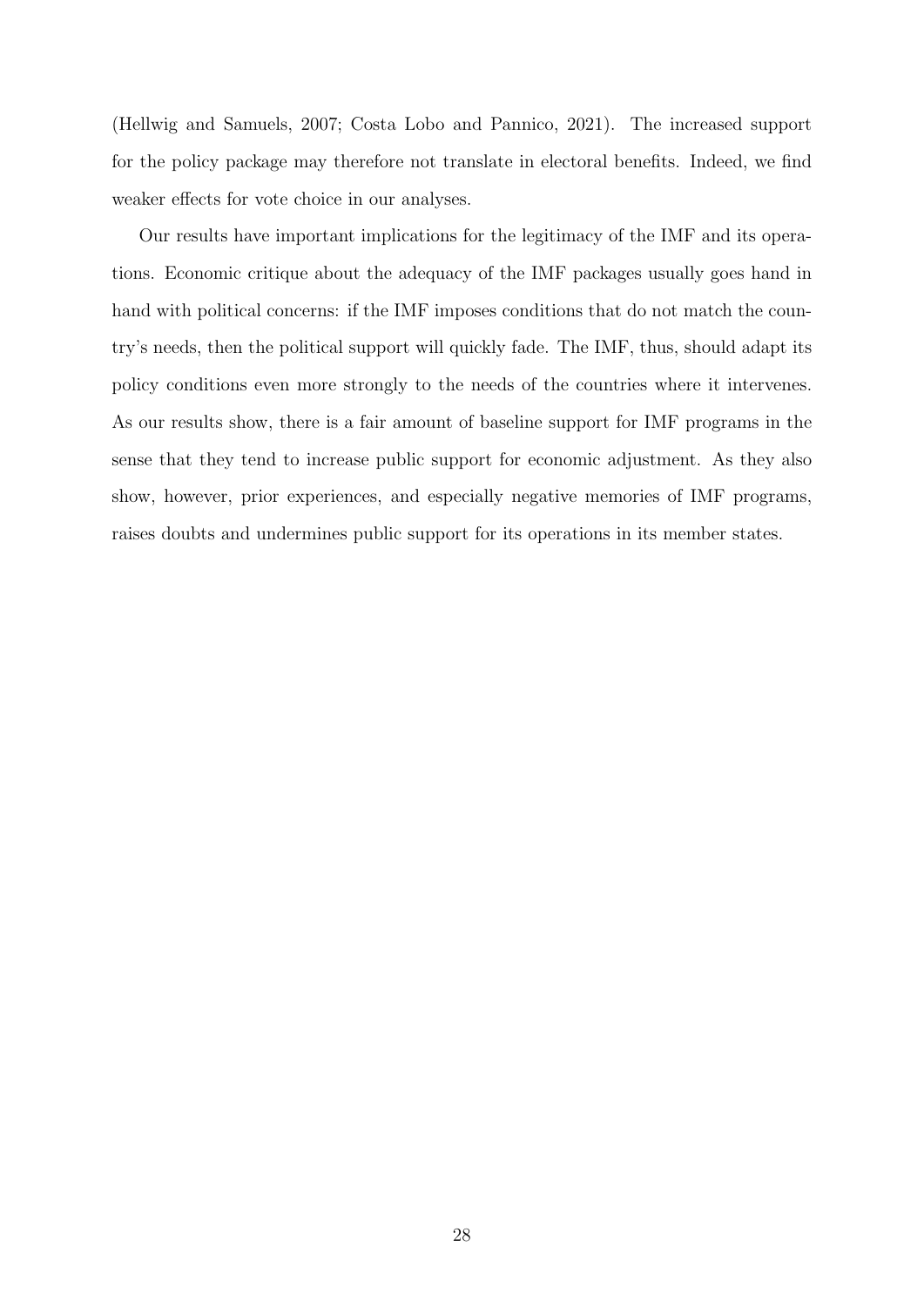### References

- <span id="page-28-2"></span>Alesina, Alberto and Allan Drazen. 1991. "Why Are Stabilizations Delayed?" American Economic Review 81(5):1170–1188.
- <span id="page-28-8"></span>Alexiadou, Despina. 2020. Technocrats in Cabinets and their Policy Effects. In The Technocratic Challenge to Democracy, ed. Eri Bertsou and Daniele Caramani. Routledge.
- <span id="page-28-5"></span>Alexiadou, Despina and Hakan Gunaydin. 2019. "Commitment or Expertise? Technocratic Appointments as Political Responses to Economic Crises." European Journal of Political Research 58(3):845–865.
- <span id="page-28-0"></span>Alexiadou, Despina, William Spaniel and Hakan Gunaydin. 2021. "When Technocratic Appointments Signal Credibility." Comparative Political Studies (Online).
- <span id="page-28-1"></span>Alonso, Sonia and Rubén Ruiz-Rufino. 2020. "The Costs of Responsibility for the Political Establishment of the Eurozone (1999–2015)." Party Politics 26(3):317–333.
- <span id="page-28-9"></span>Armingeon, Klaus and Kai Guthmann. 2014. "Democracy in Crisis? The Declining Support for National Democracy in European Countries, 2007-2011." European Journal of Political Research 53:423–442.
- <span id="page-28-4"></span>Baccini, Leonardo and Johannes Urpelainen. 2014. Cutting the Gordian Knot of Economic Reform: How International Institutions Promote Liberalization. Oxford University Press.
- <span id="page-28-6"></span>Bansak, Kirk, Michael Bechtel and Yotam Margalit. 2021. "Why Austerity? The Mass Politics of a Contested Policy." American Political Science Review (Online First).
- <span id="page-28-7"></span>Barnes, Lucy and Timothy Hicks. 2018. "Making Austerity Popular: The Media and Mass Attitudes Towards Fiscal Policy." American Journal of Political Science 62(2):340–354.
- <span id="page-28-3"></span>Barta, Zsofia. 2018. In the Red: The Politics of Public Debt Accumulation in Developed Countries. University of Michigan Press.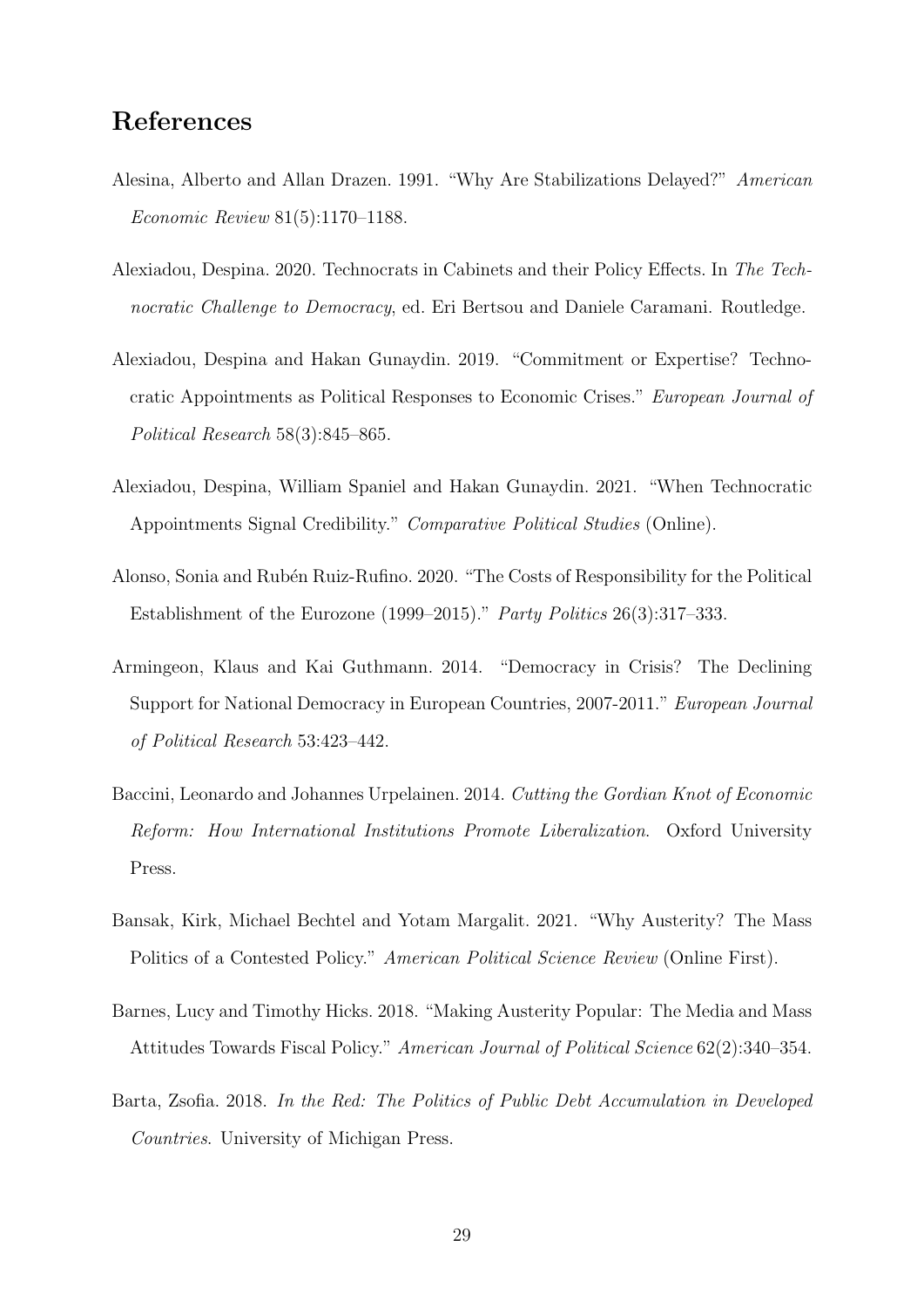- <span id="page-29-8"></span>Bearce, David H. and Brandy J. Jolliff Scott. 2019. "Popular Non-support for International Organizations: How Extensive and what Does this Represent?" Review of International Organizations 14(2):187–216.
- <span id="page-29-1"></span>Berman, Sheri. 2017. "Populism is a problem: Elitist technocrats aren't the solution." Foreign Policy .
- <span id="page-29-5"></span>Bertsou, Eri. 2021. "Bring in the Experts? Citizen Preferences for Independent Experts in Political Decision-Making Processes." European Journal of Political Research .
- <span id="page-29-3"></span>Bertsou, Eri and Daniele Caramani. 2020a. "People Haven't Had Enough of Experts: Technocratic Attitudes among Citizens in Nine European Democracies." American Journal of Political Science Online First.
- <span id="page-29-7"></span>Bertsou, Eri and Daniele Caramani, eds. 2020b. The Technocratic Challenge to Democracy. Routledge.
- <span id="page-29-0"></span>Bojar, Abel, Björn Bremer, Hanspeter Kriesi and Chendi Wang. 2021. "The Effect of Austerity Packages on Government Popularity during the Great Recession." British Journal of Political Science. Online First.
- <span id="page-29-6"></span>Bremer, Björn and Reto Bürgisser. 2022. "Do Citizens Care about Government Debt? Evidence from Survey Experiments on Budgetary Priorities." European Journal of Political Research Online first.
- <span id="page-29-4"></span>Brooks, Sarah M., Raphael Cunha and Layna Mosley. 2015. "Categories, Creditworthiness, and Contagion: How Investors' Shortcuts Affect Sovereign Debt Markets." International Studies Quarterly 59(3):587–601.
- <span id="page-29-2"></span>Caramani, Daniele. 2017. "Will vs reason: The populist and technocratic forms of political representation and their critique to party government." American Political Science  $Review 111(1):54–67.$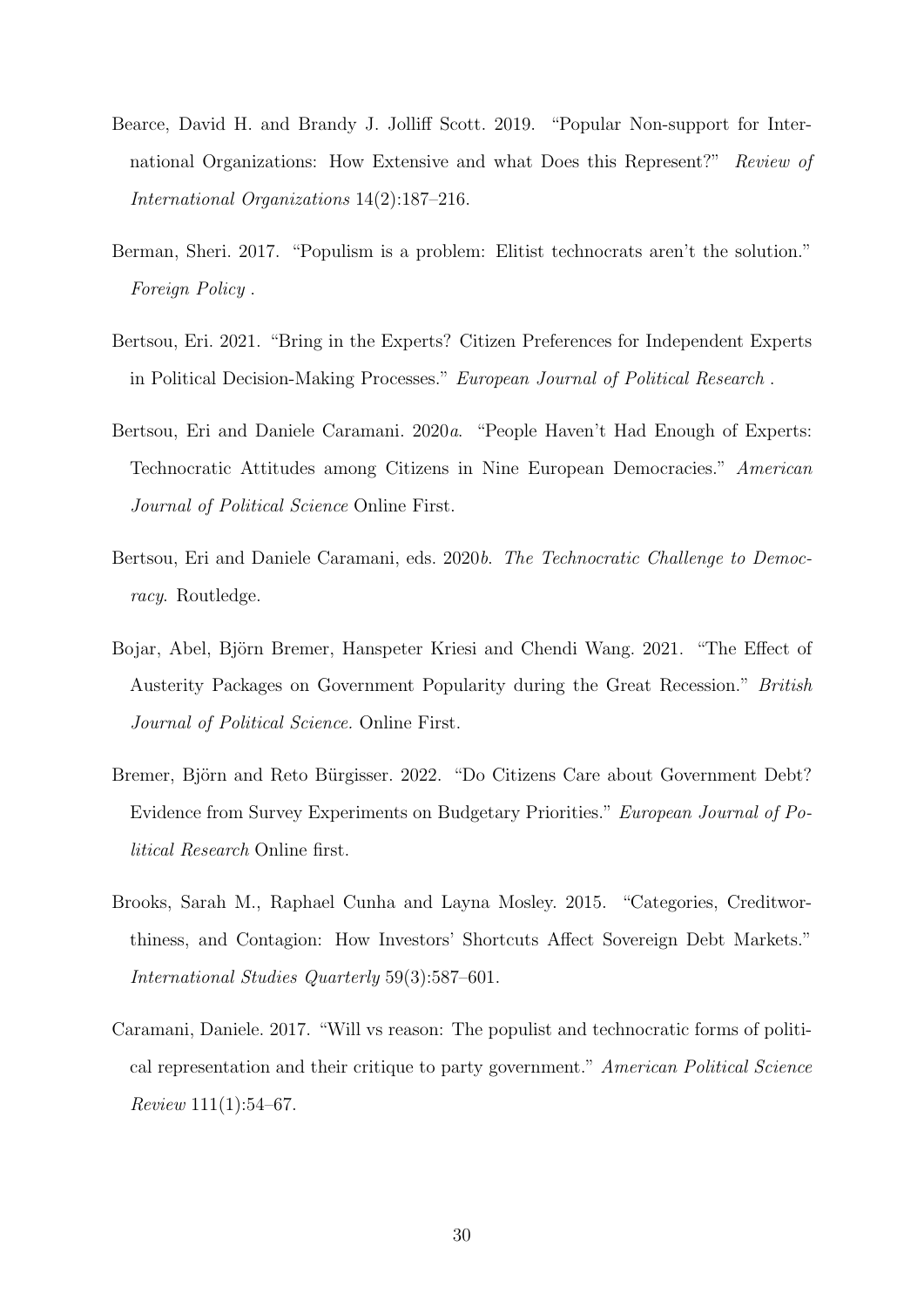- <span id="page-30-4"></span>Caraway, Teri, Stephanie J. Rickard and Mark S. Anner. 2012. "International Negotiations and Domestic Politics: The Case of IMF Labor Market Conditionality." International Organization 66(1):27–61.
- <span id="page-30-1"></span>Chwieroth, Jeffrey M. 2015. "Professional Ties That Bind: How Normative Orientations Shape IMF Conditionality." Review of International Political Economy 22(4):757–787.
- <span id="page-30-8"></span>Chwieroth, Jeffry M. 2010. Capital Ideas: The IMF and the Rise of Financial Liberalization. Princeton: Princeton University Press.
- <span id="page-30-0"></span>Copelovitch, Mark. 2010a. The International Monetary Fund in the Global Economy: Banks, Bonds, and Bailouts. Cambridge: Cambridge University Press.
- <span id="page-30-9"></span>Copelovitch, Mark. 2010b. "Master or Servant? Common Agency and the Political Economy of IMF Lending." International Studies Quarterly 54:49–77.
- <span id="page-30-10"></span>Costa Lobo, Marina and Roberto Pannico. 2021. "Do perceptions of EMU alter clarity of responsibility? A comparison of German and Greek electorates." Electoral Studies 70:102287.
- <span id="page-30-5"></span>De Vries, Catherine E., Sara B. Hobolt and Stefanie Walter. 2021. "Politicizing International Cooperation: The Mass Public, Political Entrepreneurs, and Political Opportunity Structures." International Organization 75(SI2):306 – 332.
- <span id="page-30-7"></span>Downs, George W., David M. Rocke and Peter N. Barsoom. 1996. "Is the Good News about Compliance Good New about Cooperation?" International Organization 50(3):379–406.
- <span id="page-30-6"></span>Drazen, Allan and Paul R. Masson. 1994. "Credibility of Policies versus Credibility of Policymakers." The Quarterly Journal of Economics 109(3):735–754.
- <span id="page-30-2"></span>Dreher, Axel. 2009. "IMF Conditionality: Theory and Evidence." Public Choice 141(1/2):233–267.
- <span id="page-30-3"></span>Dreher, Axel, Jan-Egbert Sturm and James Raymond Vreeland. 2015. "Politics and IMF conditionality." Journal of Conflict Resolution 59(1):120–148.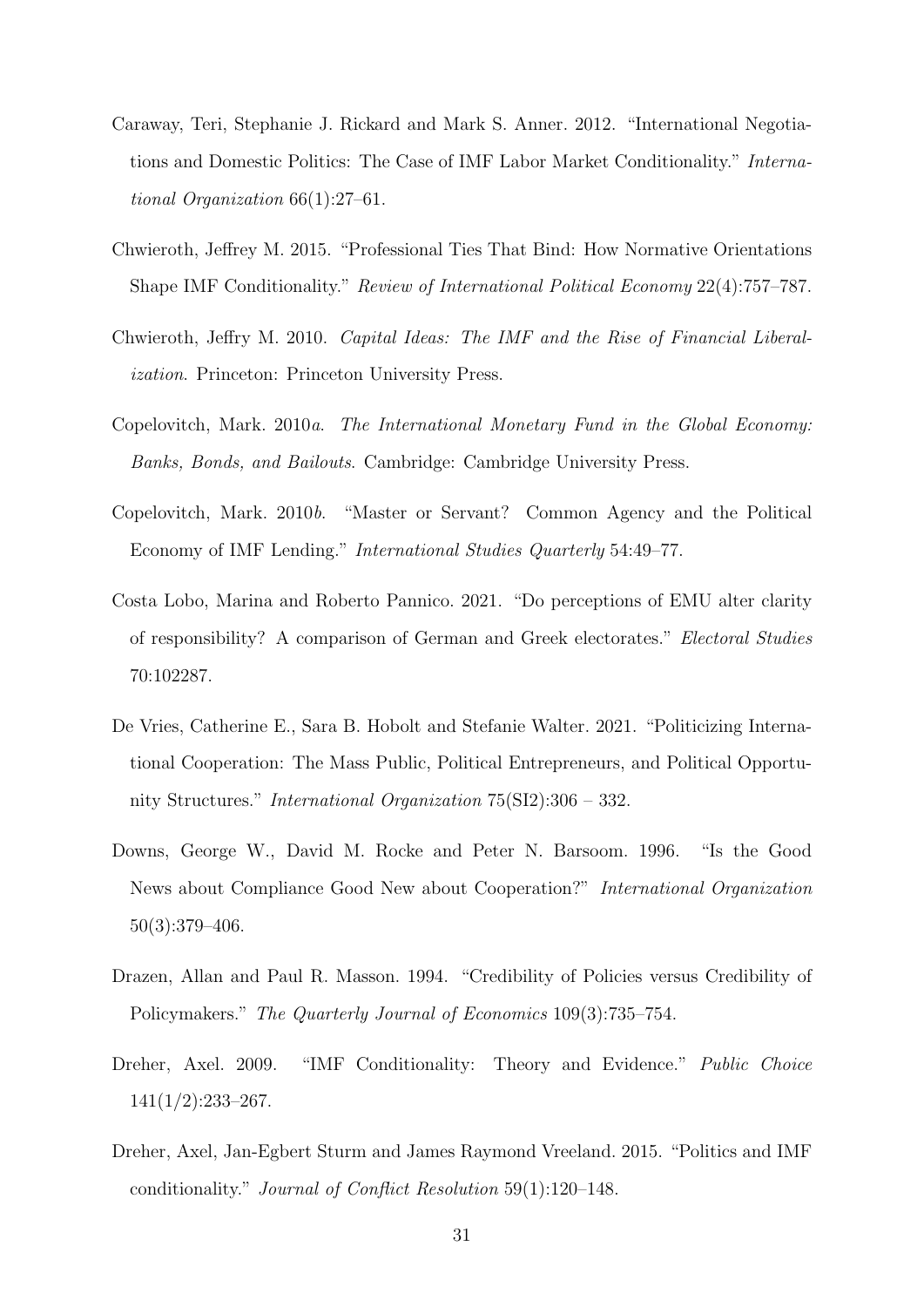- <span id="page-31-3"></span>Dreher, Axel and Martin Gassebner. 2012. "Do IMF and World Bank Programs Induce Government Crises? An Empirical Analysis." International Organization 66(2):329– 358.
- <span id="page-31-7"></span>Fischer, Stanley. 1999. "On the Need for an International Lender of Last Resort." Journal of Economic Perspectives 13(4):85–104.
- <span id="page-31-0"></span>Genovese, Federica, Gerald Schneider and Pia Wassmann. 2016. "The Eurotower Strikes Back: Crises, Adjustments, and Europe's Austerity Protests." Comparative Political Studies 49(7):939–967.
- <span id="page-31-2"></span>Gray, Julia. 2013. The Company States Keep: International Economic Organizations and Investor Perceptions. Cambridge University Press.
- <span id="page-31-10"></span>Hellwig, Timothy and David Samuels. 2007. "Voting in Open Economies – the Electoral Consequences of Globalization." Comparative Political Studies 40(3):283–306.
- <span id="page-31-6"></span>Hooghe, Liesbet, Tobias Lenz and Gary Marks. 2019. "Contested World Order: The Delegitimization of International Governance." Review of International Organizations 14(4):731–743.
- <span id="page-31-4"></span>Hübscher, Evelyne. 2016. "The Political Economy of Fiscal Consolidation Revisited." Journal of Public Policy 36(4):573–601.
- <span id="page-31-5"></span>Hübscher, Evelyne and Thomas Sattler. 2017. "Fiscal Consolidation under Electoral Risk." European Journal of Political Research 56(1):151–168.
- <span id="page-31-8"></span>Hübscher, Evelyne, Thomas Sattler and Markus Wagner. 2019. "Does Austerity Cause Polarization?" Paper prepared for presentation at the Annual Meeting of the American Political Science Association.
- <span id="page-31-1"></span>Hübscher, Evelyne, Thomas Sattler and Markus Wagner. 2021. "Voter Responses to Fiscal Austerity." British Journal of Political Science 51(4):1751 – 1760.
- <span id="page-31-9"></span>Imai, Kosuke, Luke Keele and Dustin Tingley. 2010. "A general approach to causal mediation analysis." Psychological methods 15(4):309.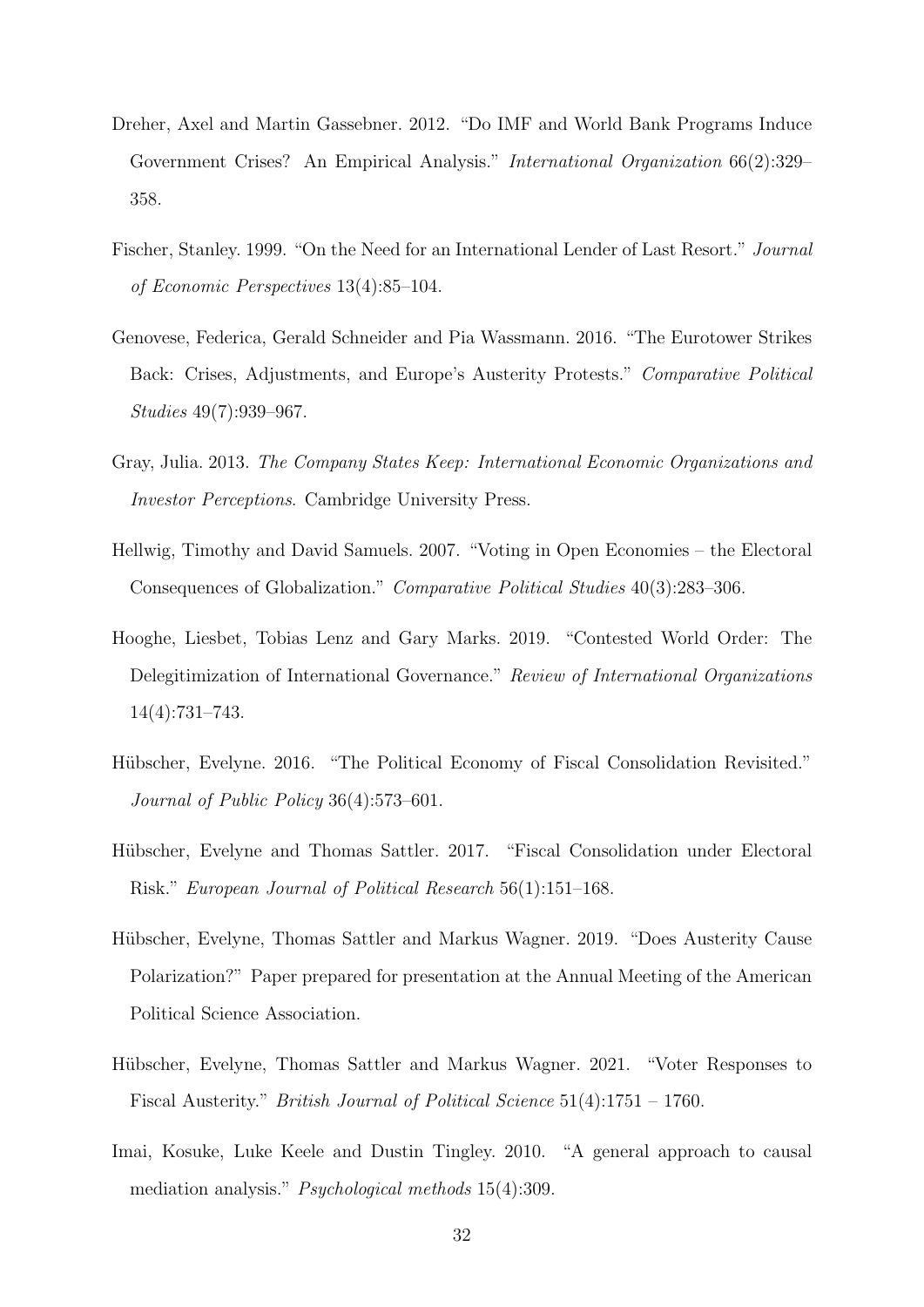- <span id="page-32-9"></span>Imai, Kosuke, Luke Keele and Teppei Yamamoto. 2010. "Identification, inference and sensitivity analysis for causal mediation effects." Statistical science pp. 51–71.
- <span id="page-32-2"></span>Jurado, Ignacio, Stefanie Walter, Nikitas Konstantinidis and Elias Dinas. 2020. "Keeping the Euro at any Cost? Explaining Attitudes toward the Euro-Austerity Trade-Off in Greece." European Union Politics 21(3):383–405.
- <span id="page-32-7"></span>Kentikelenis, Alexander E., Thomas H. Stubbs and Lawrence P. King. 2016. "IMF Conditionality and Development Policy Space, 1985-2014." Review of International Political Economy 23(4):543–582.
- <span id="page-32-5"></span>Konstantinidis, Nikitas and Bernhard Reinsberg. 2020. "Government Ownership of IMF Conditionality Programs: Conceptualization, Measurement, and Validation." Paper presented at the Conference on the "Political Economy of Interantional Organizations".
- <span id="page-32-1"></span>Konstantinidis, Nikitas, Ignacio Jurado and Elias Dinas. 2022. "Daring to fail: Input-Oriented Voting under Supranational Policy Constraints." European Journal of Political Research Online first.
- <span id="page-32-6"></span>Konstantinidis, Nikitas, Konstantinos Matakos and Hande Mutlu-Eren. 2019. ""Take Back Control"? The Effects of Supranational Integraion on Party-system Polarization." Review of International Organizations 14(2):297–333.
- <span id="page-32-4"></span>Mansfield, Edward D, Helen V Milner and Nita Rudra. 2021. "The Globalization Backlash: Exploring New Perspectives." Comparative Political Studies 54(13):2267–2285.
- <span id="page-32-8"></span>Mattes, Michaela and Jessica Weeks. 2019. "Hawks, doves, and peace: an experimental approach." American Journal of Political Science 63(1):53–66.
- <span id="page-32-3"></span>Norris, Pippa and Ronald Inglehart. 2018. Cultural Backlash: Trump, Brexit and the Rise of Authoritarian Populism. Cambridge University Press.
- <span id="page-32-0"></span>Przeworski, Adam and James Raymond Vreeland. 2000. "The Effect of IMF Programs on Economic Gowth." Journal of Development Economics 62(2):385–421.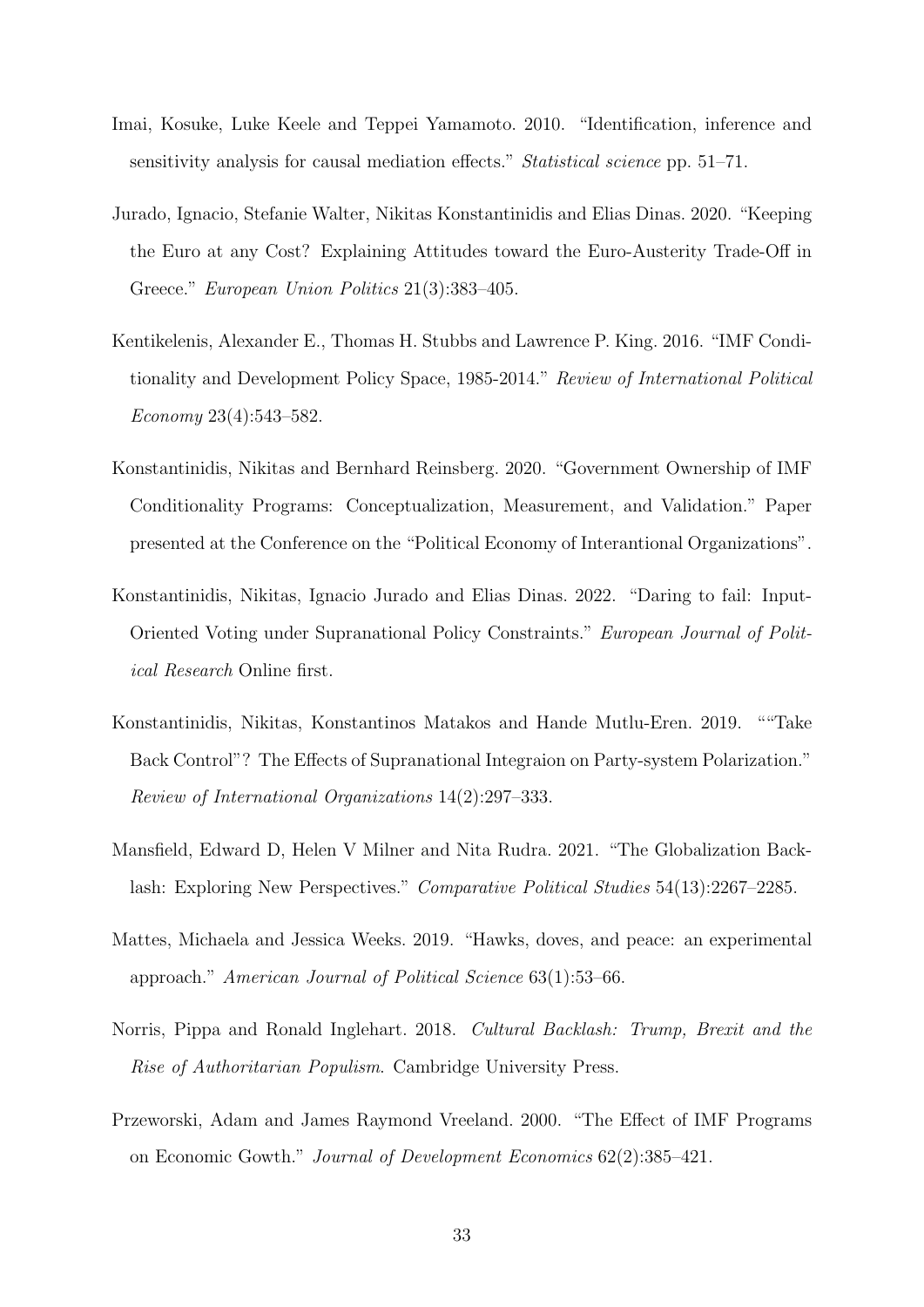- <span id="page-33-3"></span>Ruiz-Rufino, Rub´en and Sonia Alonso. 2017. "Democracy Without Choice: Citizens' Perceptions of Government Autonomy During the Eurozone Crisis." European Journal of Political Research 56(2):230–245.
- <span id="page-33-9"></span>S´anchez-Cuenca, Ignacio. 2020. Neoliberal Technocracy: The Challenge to Democratic Self-Government. In The Technocratic Challenge to Democracy, ed. Eri Bertsou and Daniele Caramani. Routledge.
- <span id="page-33-4"></span>Shim, Sujeong. 2022. "Who Is Credible? Government Popularity and the Catalytic Effect of IMF Lending." Comparative Political Studies Online.
- <span id="page-33-1"></span>Smith, Alastair and James Raymond Vreeland. 2006. The Survival of Political Leaders and IMF Programs. In Globalization and the Nation State: The Impact of the IMF and the World Bank. Oxon: Routledge pp. 263–289.
- <span id="page-33-2"></span>Stone, Randall W. 2002. Lending Credibility: The International Monetary Fund and the Post-Communist Transition. Princeton: Princeton University Press.
- <span id="page-33-6"></span>Stone, Randall W. 2008. "The Scope of IMF Conditionality." International Organization 62:589–620.
- <span id="page-33-10"></span>Tomz, Michael and Jessica Weeks. 2013. "Public Opinion and the Democratic Peace." American Political Science Review 107(4):849–865.
- <span id="page-33-8"></span>Voeten, Erik. 2021. Ideology and International Institutions. Princeton University Press.
- <span id="page-33-0"></span>Vreeland, James Raymond. 1999. "The IMF: Lender of Last Resort or Scapegoat?" Leitner Working Paper 1999-03. Yale University.
- <span id="page-33-5"></span>Vreeland, James Raymond. 2003. The IMF and Economic Development. New York: Cambridge University Press.
- <span id="page-33-7"></span>Vreeland, James Raymond. 2007. The International Monetary Fund: Politics of Conditional Lending. Routledge.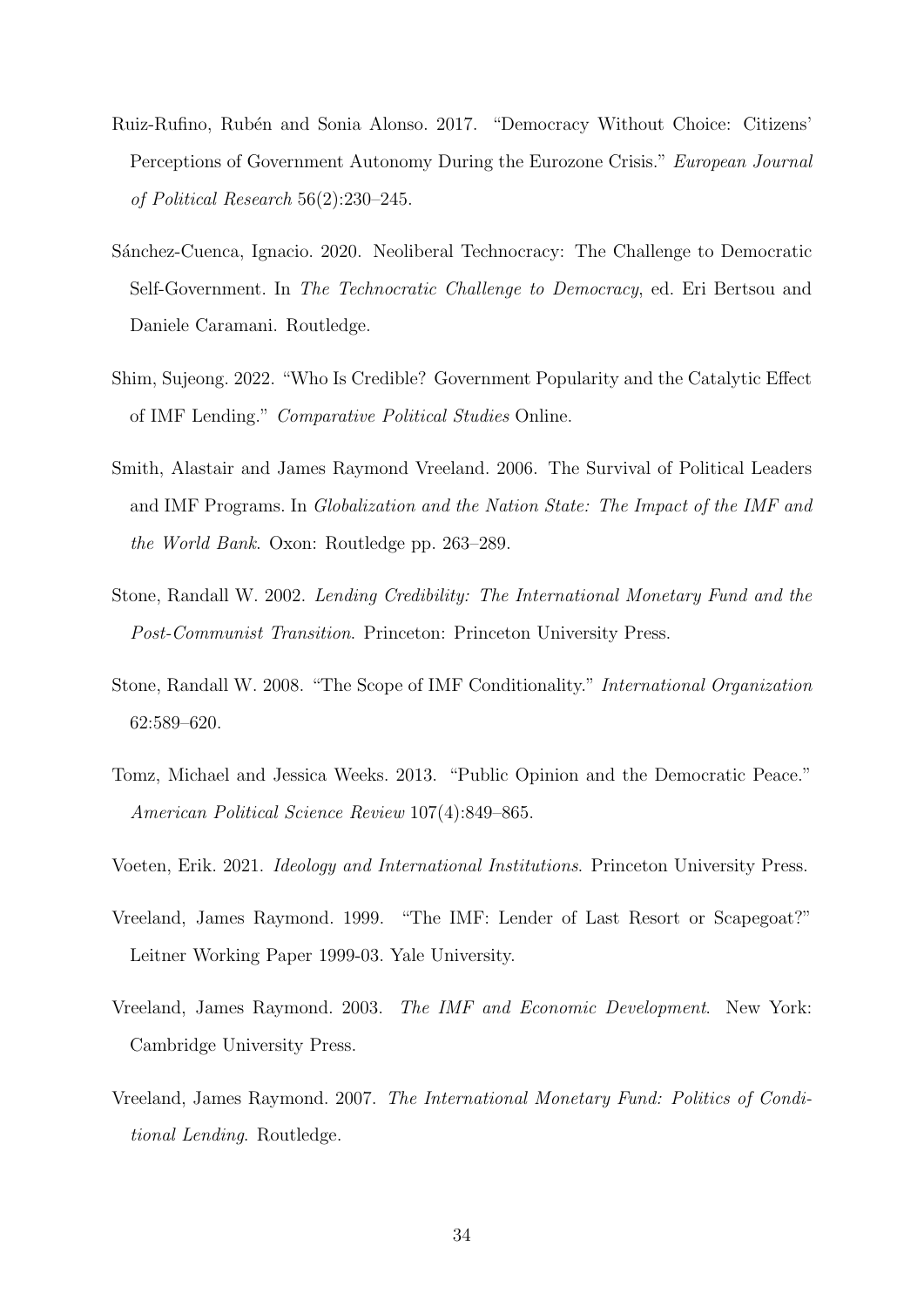<span id="page-34-0"></span>Walter, Stefanie. 2021. "The Backlash Against Globalization." Annual Review of Political Science 24:421–442.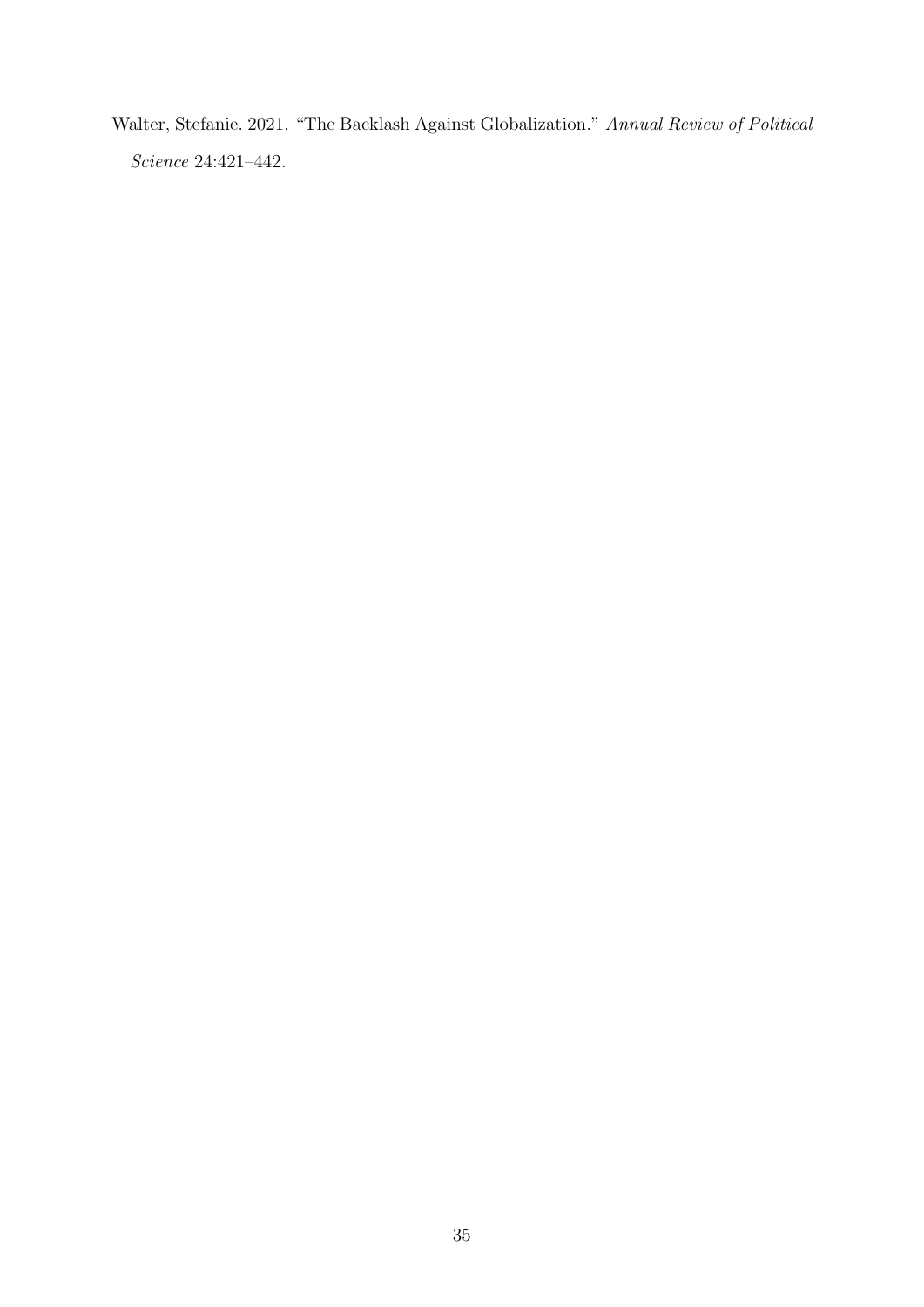# Appendices

### A Effects of other treatments

[Figure A.1](#page-35-0) shows that the other treatments have varying effects on policy approval. Recall that the effect of our main treatment of interest was about 0.3 overall. The size of the public debt – in other words, the severity of the crisis – has no impact on policy approval, though Portuguese respondents react somewhat negatively to this treatment. Spending cuts lead to lower policy approval, though this effect is not quite statistically significant at the 0.05 level. Interestingly, Portuguese respondents respond positively to cuts. Finally, the effects of which party is said to be in government depend on which party each respondent supports. Specifically, those who support the opposition are less likely to support the policy.

<span id="page-35-0"></span>

Figure A.1: Effect of other treatments on policy approval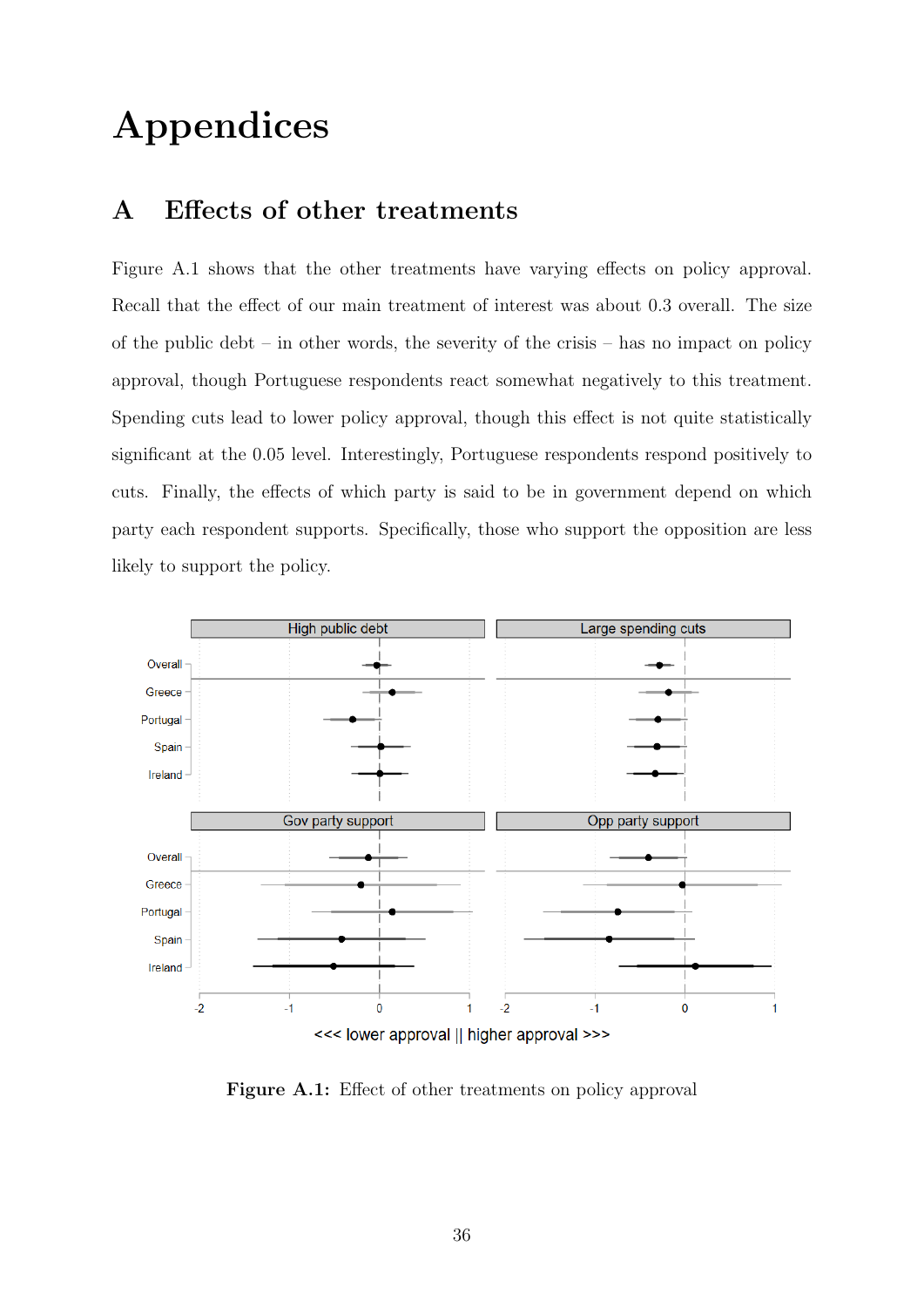### B Vote choice

The effect on vote choice is more complicated to present as we need to examine treatments conditional on whether each respondent is generally a supporter of the government or not. Recall that the government party varied randomly between the two largest parties in the system. [Figure B.2](#page-36-0) shows the effect of IMF conditionality on whether respondents say they would vote for the government in the vignette. We can see that those who are generally supporters of the government party do not respond to the treatment. However, opposition supporters are more likely to vote for the government if the IMF demanded the policy programme. The treatment is statistically significant across the four countries and for Ireland, with substantively similar effects in Portugal and Spain. Smaller sample sizes mean statistical significance is harder to reach here. Interestingly, independent supporters (i.e. those who before the experiment do not voice support for either the government or the opposition) do not respond to the treatment.

<span id="page-36-0"></span>

Figure B.2: Effect of IMF conditionality on vote choice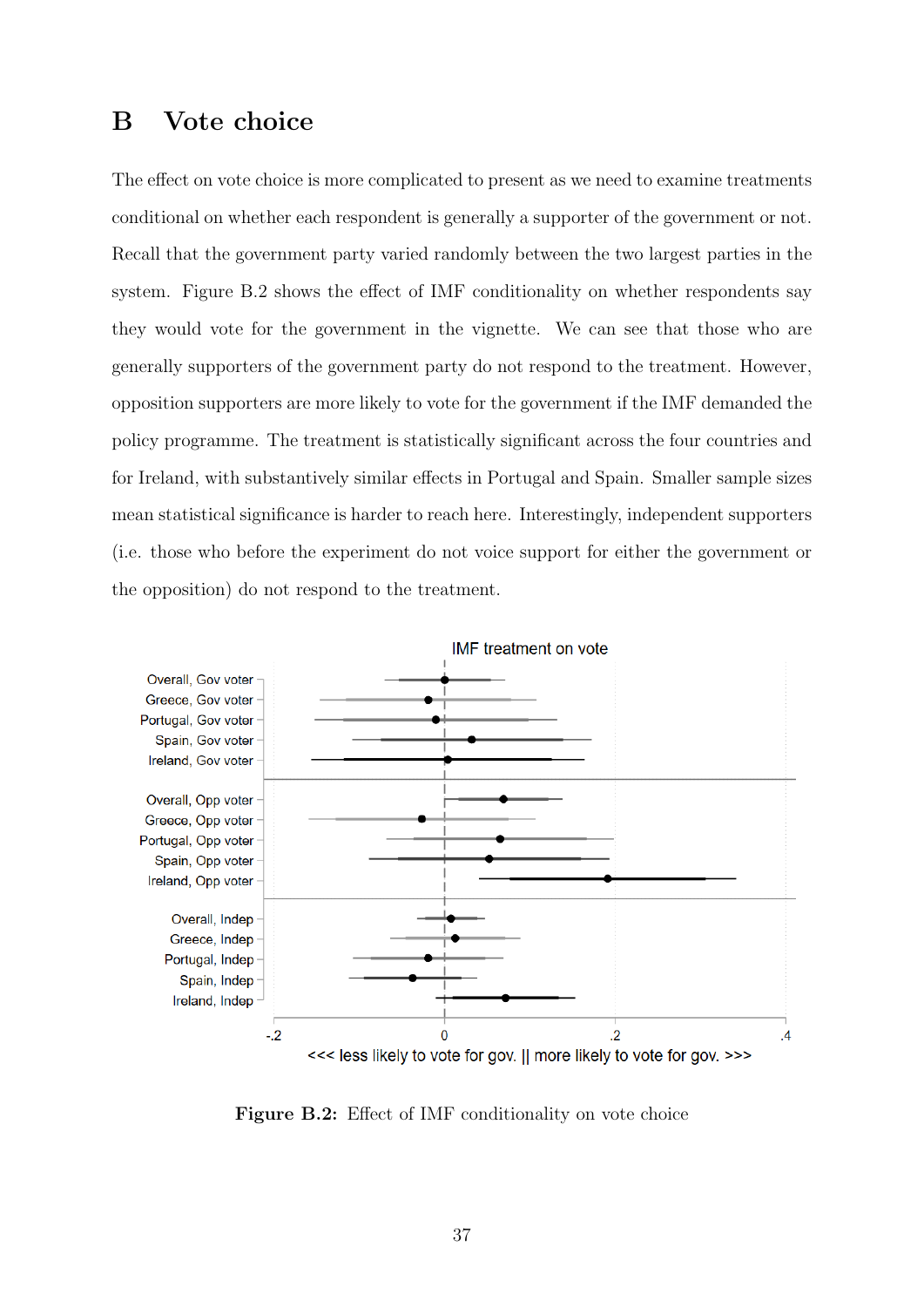### C Effect of mediators on policy approval

[Figure C.3](#page-37-0) shows that the four mediators all have an impact on the outcome variable. Respondents view policy packages more positively if they also believe that their government is competent and sovereign and that the policy package will be effective and represents voters well. The smallest effect is that of sovereignty, while that of effectiveness is the largest (closely followed by competence).

<span id="page-37-0"></span>

Figure C.3: Effect of mediators on policy approval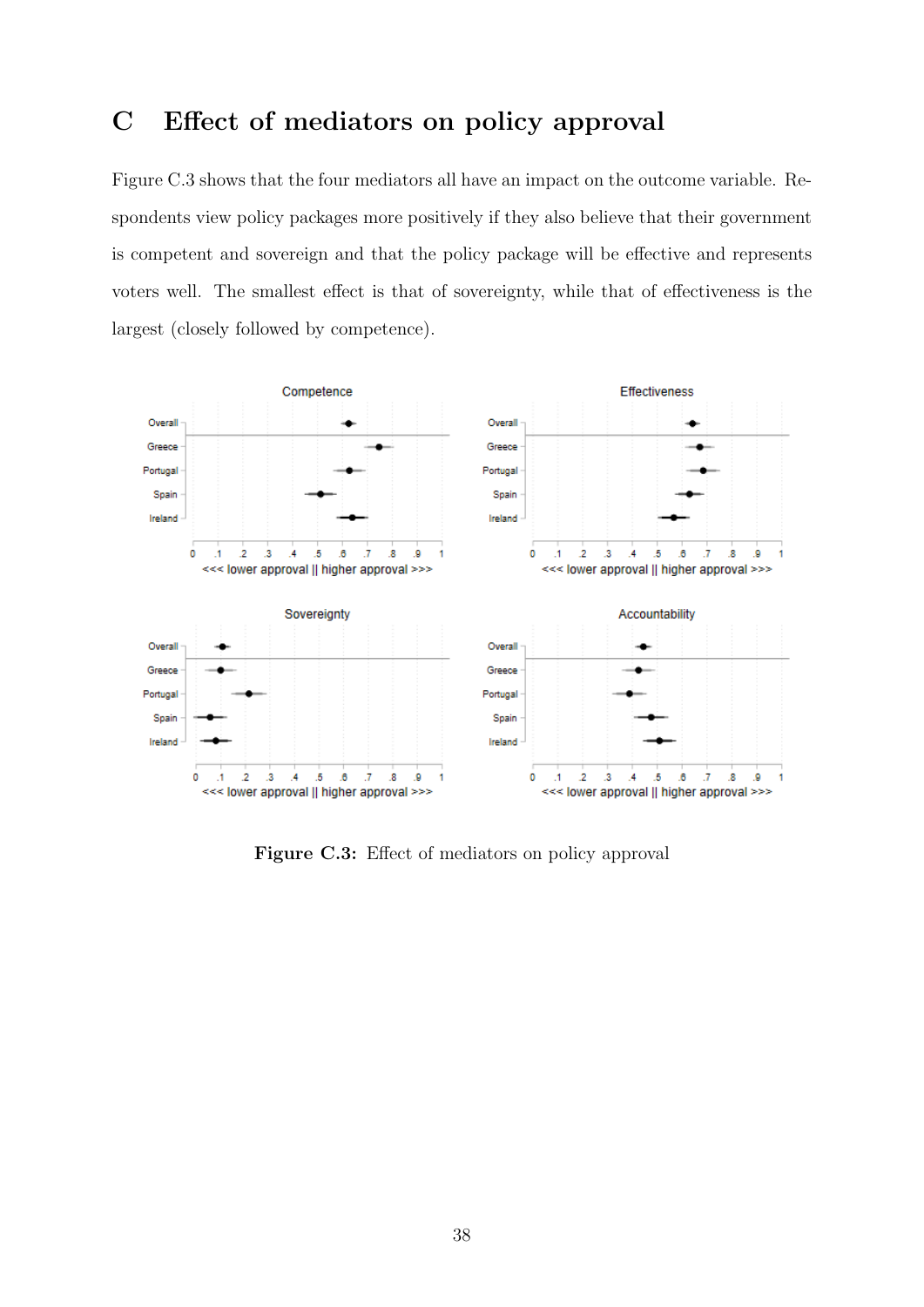### D Design of Survey Experiment

### Programming instructions

Randomly draw  $econ\_sit = 0,1$ 

If  $econ\_sit == 0$ , set

- publicdebt = massive
- debtlevel = extremely
- borrowing = very
- urgency = highly

If  $econ\_sit == 1$ , set

- publicdebt = moderate
- debtlevel = somewhat
- borrowing = fairly
- urgency = somewhat

Randomly draw  $imf_t = 0,1$ 

If  $imf_t = 0$ , set

 $imf_{\perp} text: ['...']$ 

If  $imf_t == 1$ , set

imf text: 'The Prime Minister says that these spending cuts represent the precondition for an emergency loan from the International Monetary Fund (IMF).'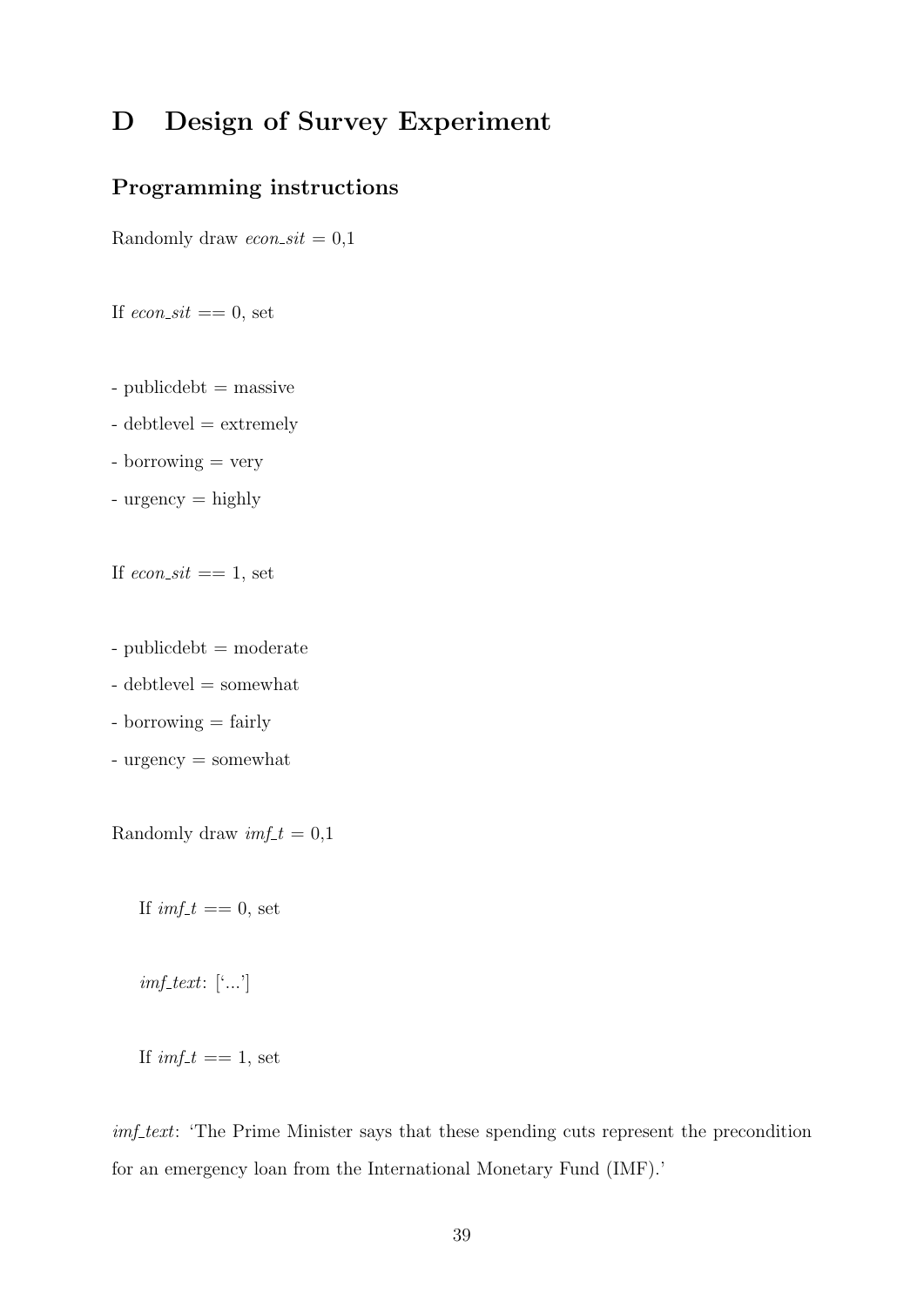Randomly draw party\_setting  $= 0.1$ 

if party\_setting  $== 0$ , set

- party = [Fianna Fáil, PASOK, Partido Social Democrata, Partido Popular]

- oppositionparty = [Fine Gael, New Democracy, Partido Socialista, PSOE ]

if party-setting  $== 1$ , set

- party = [Fine Gael, New Democracy, Partido Socialista, PSOE]

- oppositionparty = [Fianna Fáil, PASOK, Partido Social Democrata, Partido Popular]

Randomly draw  $cuts_t = 0,1$ 

if  $cuts_t == 0$ , set

- spendingcuts = 'massive'

 $-$  extent  $=$  'deeply'

if  $cuts_t == 1$ , set

- spendingcuts = 'moderate'

 $-$  extent  $=$  'slightly'

#### Experiment

IMF.B.0: We are going to describe a situation [country] could face in the future, in 2026. Some parts of the description may seem important to you; other parts may seem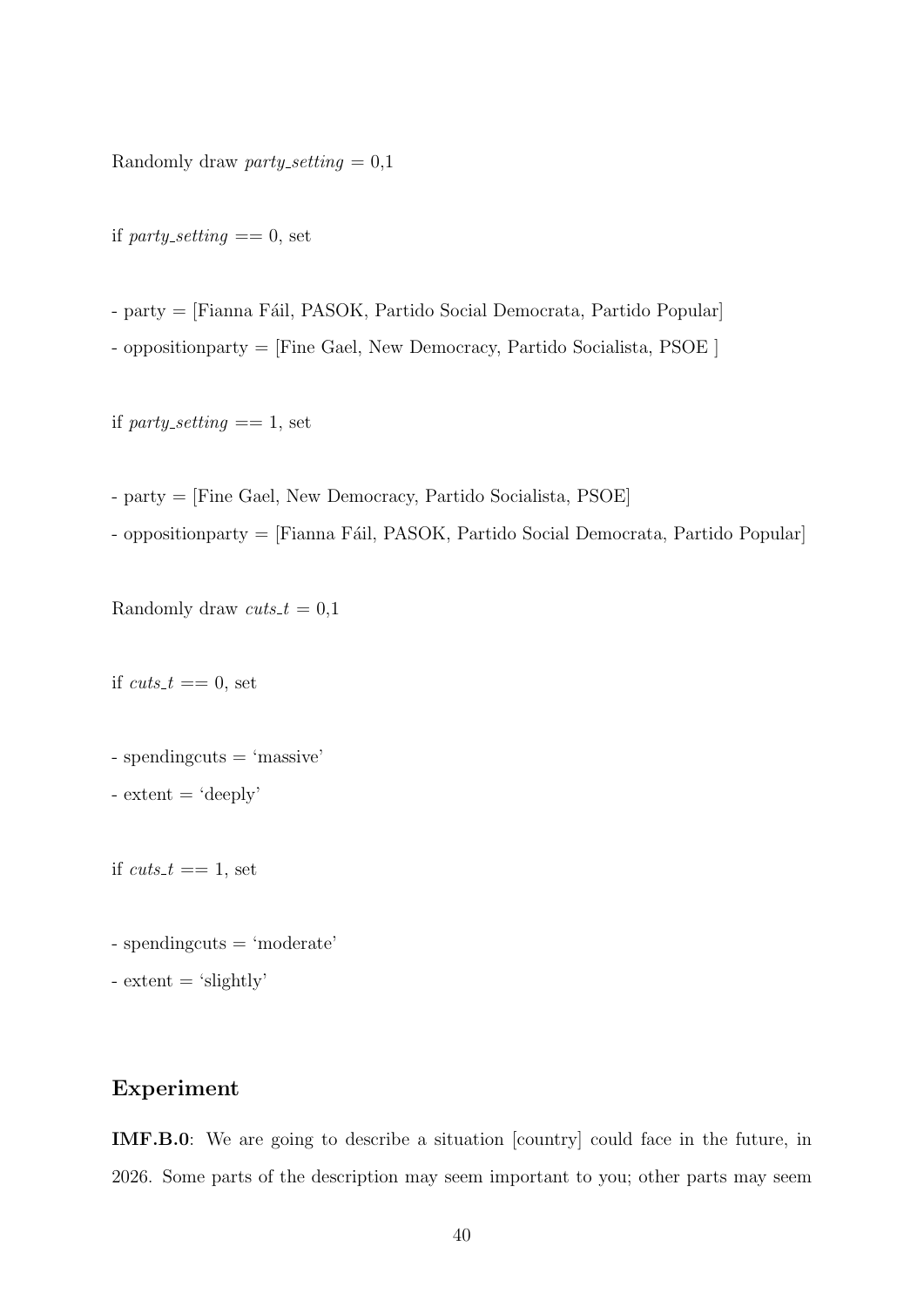unimportant.

IMF.B.1: Here is some background: [country] has experienced a \${e://Field/publicdebt} increase in the level of public debt. The debt level is \${e://Field/debtlevel} troubling. The government is finding it \${e://Field/borrowing} difficult to borrow money on financial markets to pay for public spending. This presents a \${e://Field/urgency} urgent threat to the security of your savings and to the broader economic situation in Ireland [Spain, Portugal, Greece].

IMF.B.2: Here is some more background: To address the economic concerns, the \${e://Field/party} Prime Minister announces in a televised speech that the government will implement  $\S\{e:$  / Field/spendingcuts spending cuts to limit the increase in public debt. These cuts will \${e://Field/extent} affect funding for pensions, health care, education and public transport, for instance. The main opposition party, \${e://Field/oppositionparty}, criticizes the measures and doubts whether they will be successful.

if  $imf_t = 1$ :

IMF.B.3: Here is some additional background:

The Prime Minister says that these spending cuts are necessary. This is because the International Monetary Fund (IMF) has made these cuts a precondition for Ireland [Spain, Portugal, Greece] to get an emergency loan that could stabilise the financial situation. The IMF is an international organization that provides emergency loans to countries in crisis, but only to governments who commit to carry out certain reforms. Ireland [Spain, Portugal, Greece] would not receive the IMF loan without the cuts.

IMF.B.4: Here is a summary of the situation again, for your reference: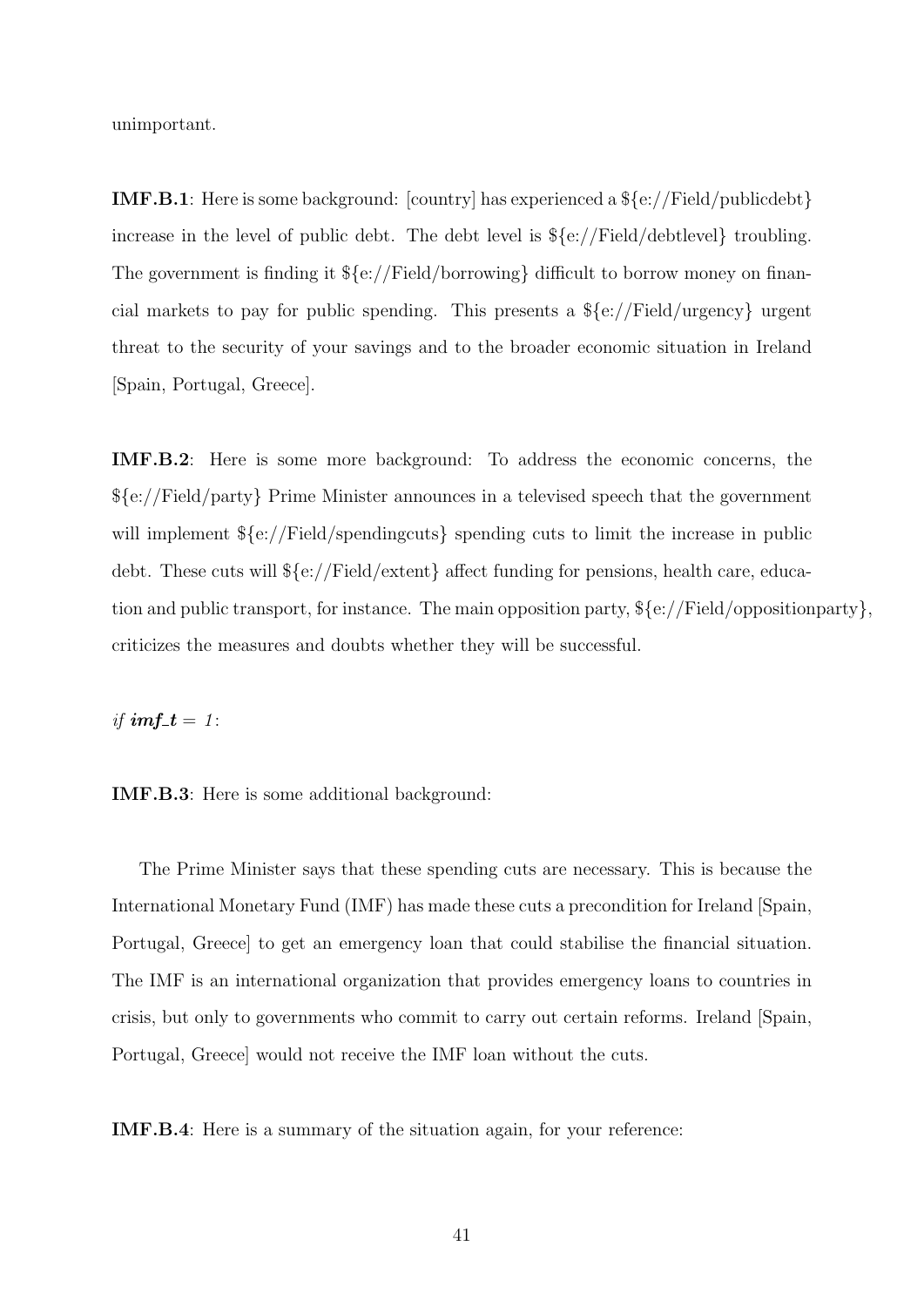- [country] has experienced a \${e://Field/publicdebt} increase in the level of public debt.

- The Prime Minister is a member of \${e://Field/party}.

- The government will implement \${e://Field/spendingcuts} spending cuts to limit the increase in public debt.

 $({\rm [Fe/H]})$  -  $({\rm [Fe/H]})$ 

#### Outcome Questions (direct effect)

IMF.Q: To what extent would you approve of the Prime Minister's announcement to impose spending cuts in response to the debt crisis?

Response categories: 'Strongly disapprove' (0) to 'Strongly approve' (10)

IMF.Q.1.2: Would you vote for the government after this announcement?

Response categories: 'Yes', 'No'

IMF.B.5: Here is another summary of the situation again, for your reference:

- [country] has experienced a \${e://Field/publicdebt} increase in the level of public debt.

- The Prime Minister is a member of \${e://Field/party}.

- The government will implement \${e://Field/spendingcuts} spending cuts to limit the increase in public debt.